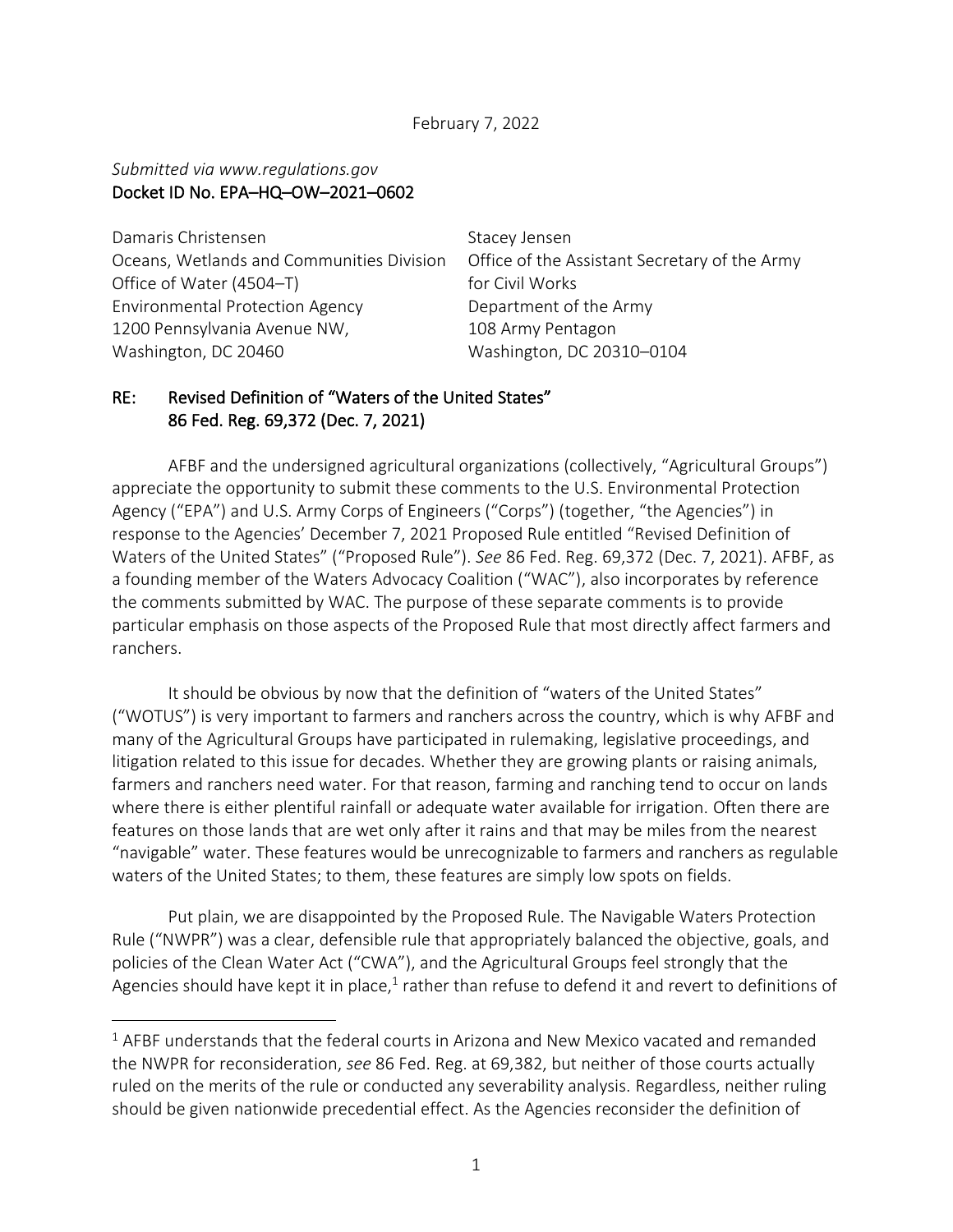WOTUS that: test the limits of federal authority under the Commerce Clause; cast significant uncertainty upon property owners' understanding of the jurisdictional status of their land; and, ultimately, are not necessary to protect the Nation's water resources. The Agencies can ensure clean water for all Americans through a blend of the CWA's regulatory and non-regulatory approaches, and through the proper exercise of authority under other statutes related to water resources such as the Safe Drinking Water Act, just as Congress intended. It is unnecessary and unlawful to define non-navigable, intrastate, mostly dry features that are far removed from navigable waters as "waters of the United States" to try to achieve the Act's objective.

The Agricultural Groups are also disappointed by the lack of meaningful outreach prior to the Agencies' issuance of the Proposed Rule, as well as by the extremely abbreviated comment period. We believed that the Agencies would conduct these proceedings in good faith and with full consideration of all stakeholder views, but we are now concerned that the Agencies do not intend to provide the open and dialogue-driven process promised. Nonetheless, we offer several recommendations below regarding: (i) key legal and policy guideposts that the Agencies must adhere to in any WOTUS definitional rule; and (ii) how the Agencies should define certain categories of jurisdictional and non-jurisdictional waters while adhering to those guideposts. We urge the Agencies to take the time to consider fully the perspectives offered by the agricultural community and other stakeholders before moving ahead on any rulemaking proposals.

As explained in more detail below, the Agricultural Groups have significant concerns with the Agencies' Proposal to codify both the "relatively permanent" and "significant nexus" approaches in a radical expansion of the Agencies' jurisdiction as compared with the NWPR and even as compared to the pre-2015 regulatory regime that the Agencies are currently implementing. Again, AFBF and other undersigned organizations that are members of WAC fully support and adopt the WAC's comments; the specific comments below reinforce and elaborate on those comments as to those aspects of the proposal most directly applicable—and concerning—to the Agricultural Groups and their members. Moreover, given the Supreme Court's recent decision to revisit the Agencies proper scope of jurisdiction under the CWA, the Agencies should pause this rulemaking until after the Court rules in *Sackett v. Environmental Protection Agency*, No. 21-454 (cert granted Jan. 24, 2022).

# I. The Proposed Rule Will Profoundly Affect Everyday Farming and Ranching Activities.

# A. Given the Abundance of Water Features on Farm and Ranch Lands, an Expansive Definition of "Waters of the United States" Could Lead to Substantially Increased Permitting Requirements.

Farming and ranching are necessarily water-dependent enterprises. Fields on farms and ranches often have low spots that tend to be wet year-round or at least contain water seasonally. Some of these areas are ponds used for purposes such as stock watering, providing

<sup>&</sup>quot;waters of the United States," we urge that they retain various aspects of the NWPR discussed in these comments for the reasons provided below.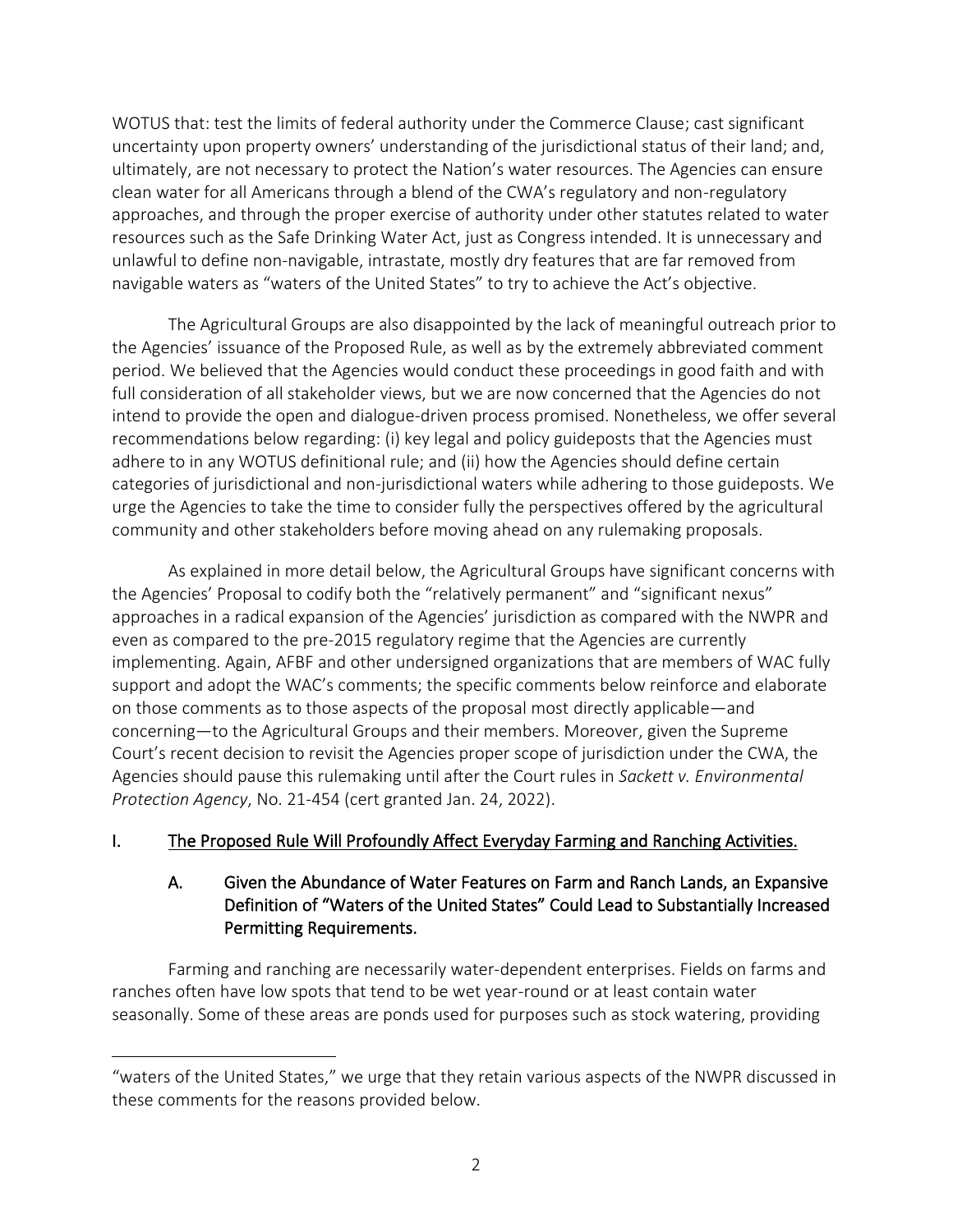irrigation water, or settling and filtering farm runoff. Irrigation ditches also carry flowing water to fields throughout the growing season as farmers and ranchers open and close irrigation gates to allow water to reach particular fields. These irrigation ditches are typically close to larger sources of water, irrigation canals, or actual navigable waters that are the source of irrigation water and they channel return flows back to these source waters. In short, America's farm and ranch lands are an intricate maze of ditches, ponds, wetlands, "ephemeral" drainages, and other water features, such as those found in the following photos:



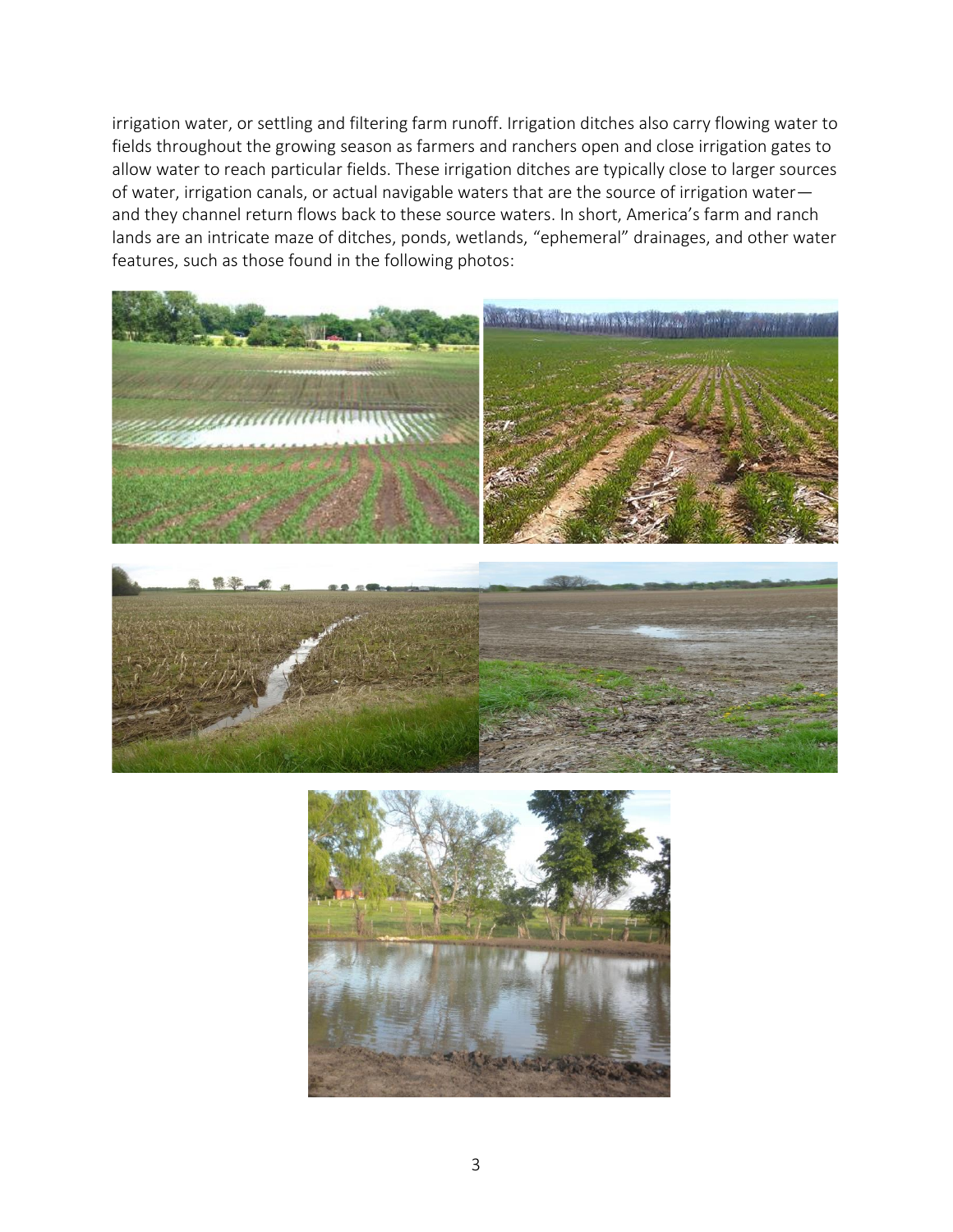Considering drains, ditches, stock ponds, and other low spots on farmlands and pastures as jurisdictional "waters" opens up the potential for regulation of activities on those lands that move dirt or apply products to the land. Everyday activities such as plowing, planting, or fence building in or near ephemeral drainages, ditches, or low spots could trigger the Clean Water Act's ("CWA") harsh civil or even criminal penalties unless a permit is obtained. Further, farmers need to apply weed, insect, and disease control products to protect their crops. Fertilizer application is another necessary and beneficial aspect of many farming operations that is nonetheless swept into the CWA's broad scope (even organic fertilizer, *i.e.*, manure). 40 C.F.R. § 122.2 (defining "pollutant"). On much of our most productive farmlands (*i.e.*, areas with plenty of rain), it would be extremely difficult to avoid entirely the small wetlands, ephemeral drainages, and ditches in and around farm fields when applying crop protection products and fertilizer. And yet, permits could also be required for those activities, and even accidental deposition would be unlawful, *even when those features are completely dry* and even harder to differentiate from the rest of the fields.

These concerns are amplified by the Supreme Court's recent holding, in *County of Maui v. Hawaii Wildlife Fund*, that the CWA's permitting requirements apply to discharges of pollutants from point sources "that reach navigable waters after traveling through groundwater if that discharge is the functional equivalent of a direct discharge from the point source into navigable waters." 140 S. Ct. 1462, 1477 (2020). Most agricultural activities take place on or in soil and thus, everyday activities can result in the movement of nutrients or other materials from point sources, through the soil into groundwater, and ultimately to surface waters. The combined effect of an expanded definition of "waters of the United States" and the application of the "functional equivalent" test under *Maui*―whether by permitting authorities or by governmental or citizen suit enforcement actions―could wreak havoc on farmers and ranchers.

Many family and small business farm and ranch owners can ill afford the tens of thousands of dollars in additional costs for federal permitting of ordinary farming activities. Even those who can afford the permitting should not have to wait months, or even years, for a federal permit to plow, plant, fertilize, or carry out any of the other ordinary farming and ranching activities on their lands. Yet this is exactly what could occur should the Agencies finalize their Proposal. The Agencies will make it their business to determine whether, and when, a field may be fertilized. Worse still, environmental activists could sue owners of cows, arguing that cows are "discharging" manure into these "waters" without a permit; or sue a farmer for simply plowing, planting, or building a fence across small jurisdictional wetlands or ephemeral drains. <sup>2</sup> Given the "very low" "threshold" the Agencies apply before "truly *de minimis* activities" turn into "adverse effects on any aquatic function," farmers and ranchers would even have to think about whether "walking, bicycling, or driving a vehicle through" a jurisdictional feature is prohibited. 58 Fed. Reg. 45,008, 45,020 (Aug. 25, 1993). Federal permits would be required (subject to the

<sup>2</sup> *E.g., Borden Ranch P'Ship v. U.S. Army Corps of Engr's*, 261 F.3d 810 (9th Cir. 2001) (finding a plow to be a point source).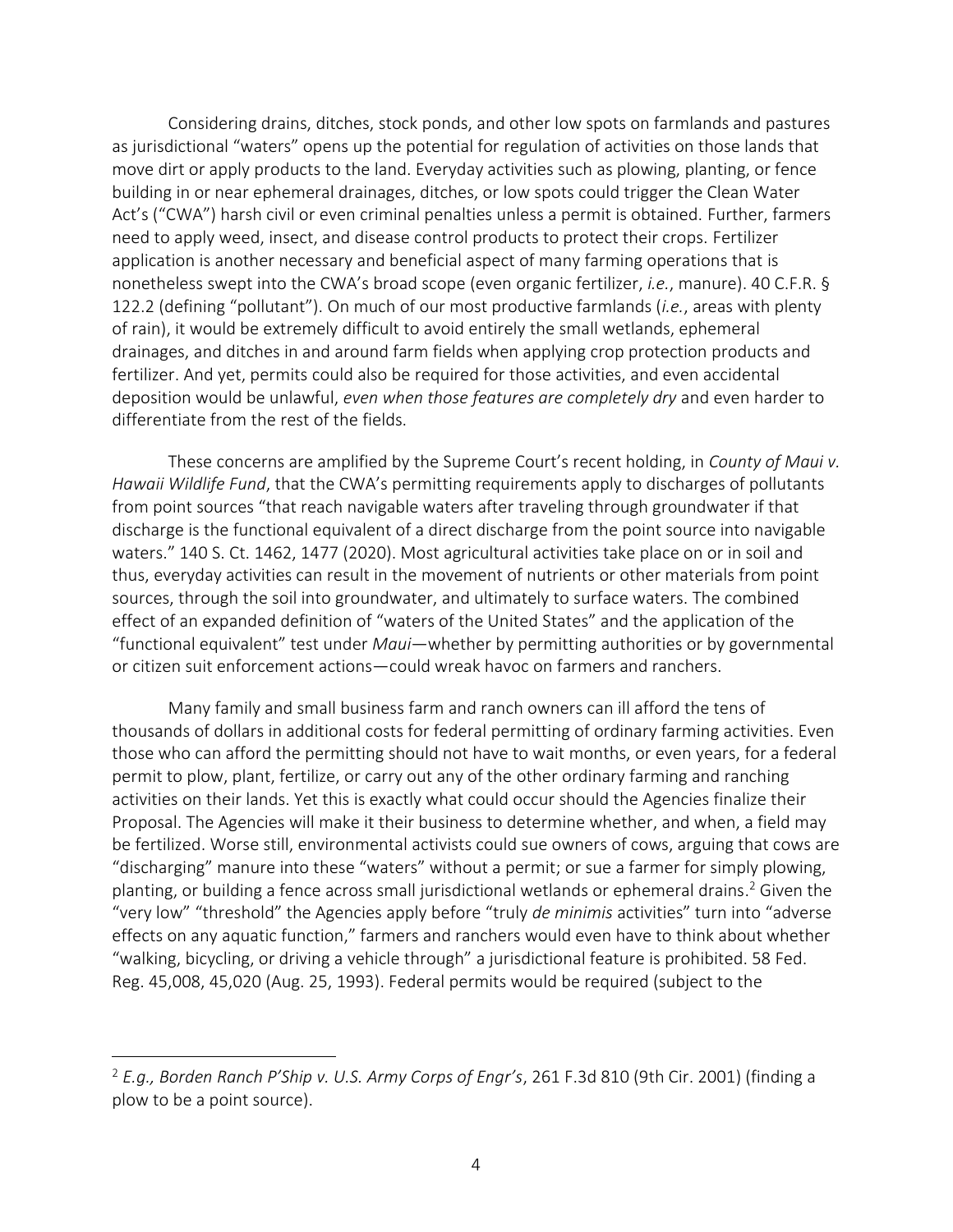exemption of certain activities, discussed below in Part III) if such activities cause fertilizer, dirt, or other pollutants to fall into low spots on the field, even if they are dry at that time.

## B. The Proposed Rule Thrusts Farmers and Ranchers Back Into a World of Uncertainty and Inconsistency.

The 2015 Rule—where it took effect—dramatically expanded the scope of CWA jurisdiction over land used for normal farming and ranching activities. Far from providing regulatory clarity and consistency, it continued to prove very difficult for individual farmers and ranchers to determine whether any wet feature on their property, whether a natural puddle or man-made stock watering pond, would be considered a WOTUS. While the 2015 Rule purported to exclude puddles, rills, swales, and some ditches, those exclusions were effectively meaningless because the broader definitions of included features such as tributaries and adjacent "waters" swallowed the exclusions. *See* Ex. 1 (Declaration of Don Parrish in Support of the Agencies' Motion for Voluntary Remand, *S.C. Coastal Conservation League v. Regan*, No. 20-cv-1687, at ¶ 30 (D.S.C. filed June 28, 2021)).<sup>3</sup>

As explained more fully throughout these comments, the Agencies' proposal this time around is, if anything, different only in degree and timing, not kind. The Agencies' aggregation policy potentially allows the Agencies to assert jurisdiction over any sometimes-wet feature which, taken together with other sometimes-wet features in the region (broadly defined), have what the Agencies consider to be a "significant nexus" on a "foundational water." But the term "significant nexus" generated significant confusion and inconsistent results under the pre-2015 regime, and the Proposed Rule is likely to only make things worse. Furthermore, the process to arrive at a jurisdictional determination is tortuous and costly. A jurisdictional determination could take between six months and a year to receive, and in the meantime a farmer or rancher is stuck in limbo. The harm from delay is only compounded once an affirmative jurisdictional determination occurs, with the cost of consultants, engineers, permit applications, and mitigation and compliance costs that make the process simply untenable for many. Indeed, it can amount to a \$500/acre or greater *decrease* in value of the land. *See id.* (Parrish Decl. ¶¶ 43-45). Mitigation costs to proceed with development could be into the thousands of dollars *per linear foot*. *See id.* Adding insult to injury, the Agencies' proposed approach of case-by-case analysis threatens to create a seriously unequal playing field, where identical features may be viewed as jurisdictional or not depending upon where the property is located. A dependable, clear rule, this is not. Rather, the Agencies are setting up a system where arbitrary decision-making will be a feature, not a bug.

The chilling effect on productive activity is also notable. Farmers have had to avoid plowing certain parts of fields or take certain areas out of production entirely for fear that they may accidentally disturb a feature that the Agencies would consider a WOTUS. One farmer

<sup>&</sup>lt;sup>3</sup> The full title of this document is "Declaration of Don Parrish in Support of the Agencies' Motion for Voluntary Remand, in Opposition to Plaintiffs' Motion for Summary Judgment, and in Support of Intervenor-Defendants' Cross-Motion for Summary Judgment."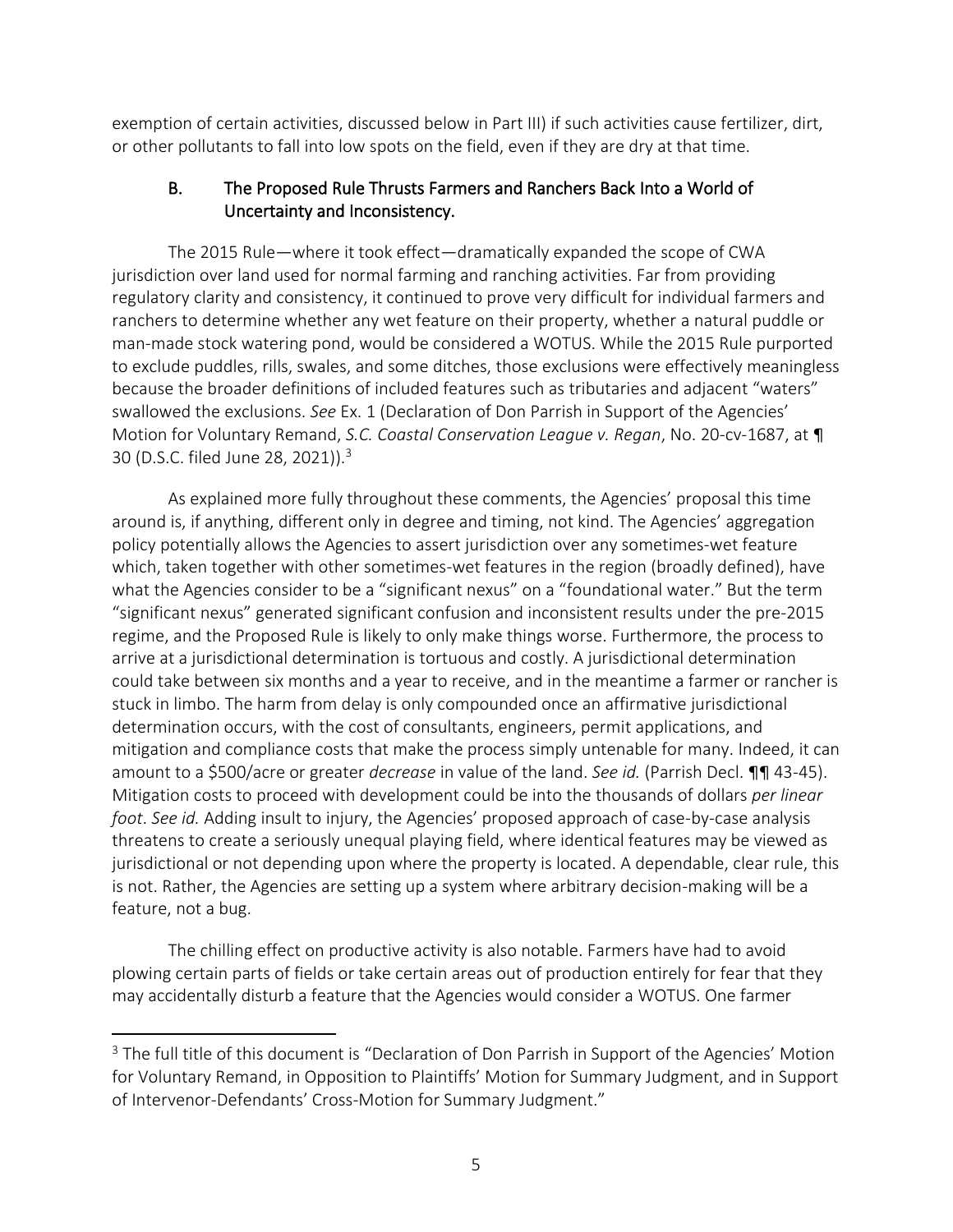reported that, under the 2015 Rule, he would have had to create a fifteen-foot buffer around drainage ditches to avoid the risk of fertilizers or pesticides accidentally reaching those ditches. *See* Ex. 2 (Declaration of Robert E. Reed, *Georgia v. Wheeler*, No. 15-cv-79, at ¶ 14 (S.D. Ga. filed Sept. 26, 2018)). In total, that would have required taking about five percent of that farmer's field out of production, resulting in a loss of revenue of approximately \$1,400 per acre. *See id.*

These issues are particularly apparent in the Southwest, where assertion of jurisdiction over ephemeral waters—what most farmers and ranchers would consider to be dry land—is difficult for individual landowners to understand. But the price of any mistake is steep, as the CWA exposes farmers and ranchers to potentially millions of dollars in civil penalties, not to mention the risk of criminal liability. *See infra* Part II.A.

Perversely, the Agencies' broad assertion of jurisdiction can make it *more* difficult for farmers and ranchers to engage in soil conservation activities. Farmers and ranchers have more incentive than most to try to preserve topsoil on their land; as such, where land is at risk of erosion they may want to engage in mitigation activities. But if a farmer could not do this without applying for a federal permit, it may be cost-prohibitive, resulting in environmental *degradation*, not protection. The same is true for minor agricultural infrastructure maintenance and repairs—while this activity may make a farm operation more efficient from a water or energy perspective, or have other environmental benefits, requiring a permit would undercut the farmers' ability to make productive use of their land.

That the Agencies are overweening in their jurisdictional reach is even more evident when considering activities that had been permitted under local processes, but then vetoed by federal regulators under the pre-2015 regulatory regime. In one instance, a farmer who consulted both local and tribal authorities learned that federal officials expressed concern over historical and tribal protections that the *tribal authority* did not raise. *See* Ex. 1 (Parrish Decl. at ¶ 52) ("Although the farmer explained that the tribal archaeologist during the local permitting process had noted no concerns, the federal reviewer refused to consider the local process and insisted that the background work be redone. This consisted of an archaeological assessment that would have cost \$42,000.").

In sum, the Proposed Rule threatens to impede farmers' and ranchers' ability to provide safe, affordable, and abundant food, fuel, and fiber to the citizens of this nation and the world. The concerns that our members have are not hyperbole nor are they isolated occurrences. They are lived experiences illustrating the pitfalls of returning to an overly expansive definition of "waters of the United States" and, specifically, an outsized view of what it means for a water to have a "significant nexus."

### C. Mechanisms Already Available to the Agencies to Protect Water Quality

Instead of drastically expanding the federal permitting regime, the Agencies should make use of already existing state and federal programs to enhance water quality. The CWA provides a robust suite of non-regulatory programs to provide technical and financial assistance to the States, municipal groups, and cooperation with other federal agencies to improve the quality of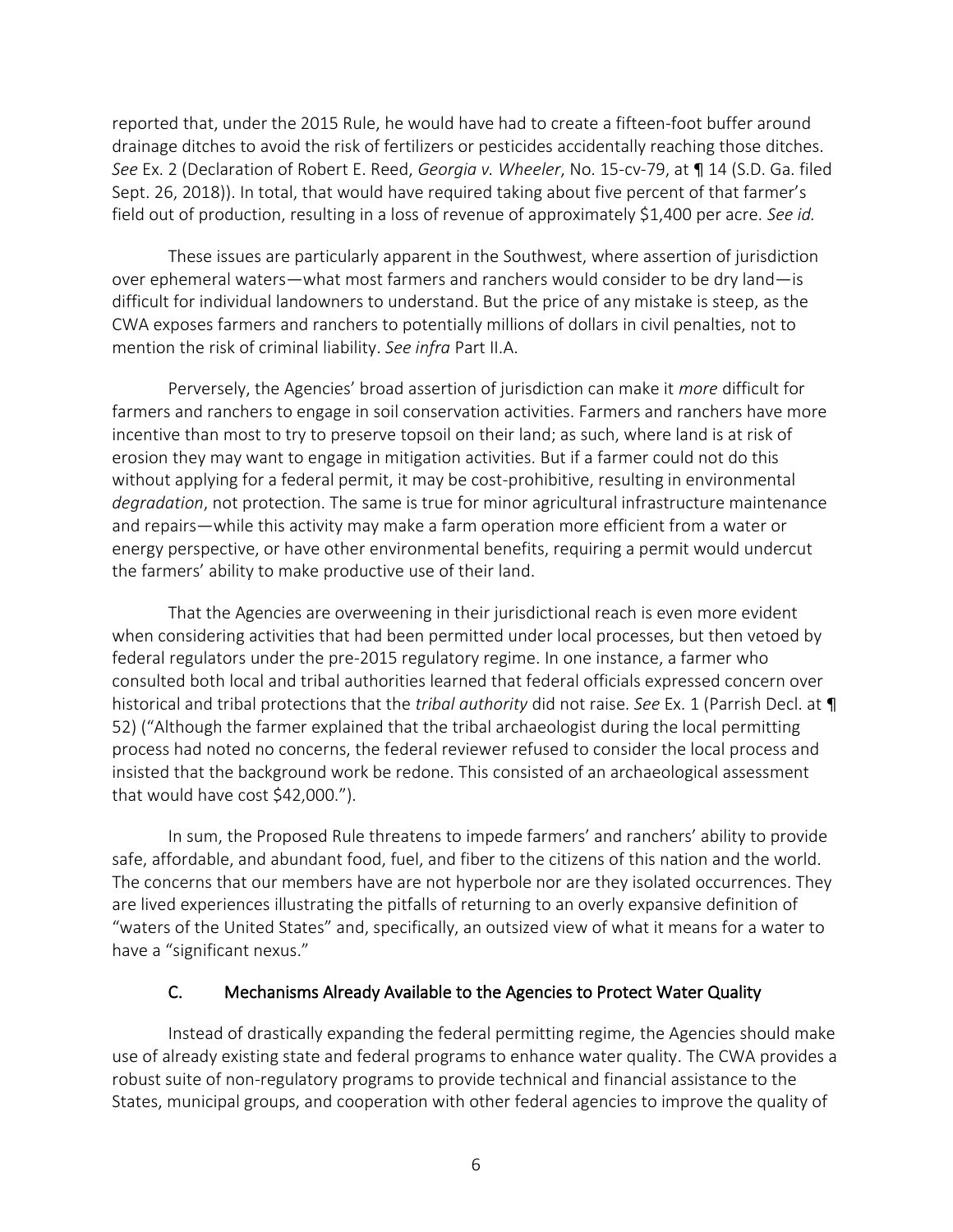the nation's waters. These programs are not limited to protection of waters that qualify as "waters of the United States." Rather, they also include, but are not limited to: grants to research improved methods of pollution control and/or sewer stormwater discharge prevention  $(S_1255(a)(1))$ ; grants to research treatment and pollution control from point and nonpoint sources in river basins (§ 1255(b)); waste-management, waste-treatment, and pollutant-effects research and development (§ 1255(d)); grants for research in preventing and reducing agricultural and sewage pollution in rural areas, in consultation with the Secretary of Agriculture (§ 1255(e)); and programs for management of the Great Lakes (§ 1268), Chesapeake Bay (§ 1267), Long Island Sound (§ 1269), and Lake Champlain (§ 1270).

Instead of the Agencies' top-down, command-and-control approach, Congress intended that States and the Agencies work *cooperatively* to manage the nation's water resources under the framework established by the CWA, and not at cross-purposes due to incessant jurisdictional tug-of-war. *See infra* Part IV.B (discussing federalism concerns).

## II. Rather than Providing Clarity and Certainty for Farmers and Ranchers, the Proposed Rule Makes Opaque Pronouncements Leading to Potentially Unlimited Jurisdiction.

The Agencies' Proposed Rule professes constraint, disguising its campaign of jurisdictional Manifest Destiny as "limiting jurisdiction only to those waters that significantly affect the integrity of waters where the federal interest is indisputable." 86 Fed. Reg. at 69,402. But those words cannot conceal the true breadth of the proposal. While the Agencies have resisted the urge to again categorically regulate all tributaries and all adjacent waters like they did in the 2015 Rule, the case-by-case approach in the Proposed Rule is no less of an overreach given that the underlying theory of "significant nexus" is one and the same as the 2015 Rule. It is clear the Agencies will just expand their jurisdiction one watershed at a time, instead of by general fiat—but it is only a matter of time until the Agencies will find a significant nexus.

# A. The Proposed Rule's Case-by-Case, "Significant Nexus" Approach Is Unconstitutionally Vague, Leaving Farmers and Ranchers without Any Clarity of What the Status of Their Land May Be.

The critical importance of protecting citizens against vague civil laws, in addition to vague criminal laws, has become more pressing. *See Sessions v. Dimaya*, 138 S. Ct. 1204, 1229 (Gorsuch, J., concurring in part and concurring in the judgment) (noting that "today's civil laws regularly impose penalties far more severe than those found in many criminal statutes"). "[T]he void for vagueness doctrine addresses at least two connected but discrete due process concerns." *FCC v. Fox Television Stations, Inc.*, 567 U.S. 239, 253 (2012). The first is to ensure fair notice, so that regulated individuals and entities "know what is required of them so they may act accordingly." *Id.* The second is to provide precise standards and guidance for enforcement "so that those enforcing the law do not act in an arbitrary or discriminatory way." *Id.*

Importantly, since the infamous decision in *Rapanos v. United States*, 547 U.S. 715 (2006), a growing number of justices have expressed concerns about the "reach and systemic consequences" of the CWA. Justice Kennedy, joined by Justices Thomas and Alito, protested that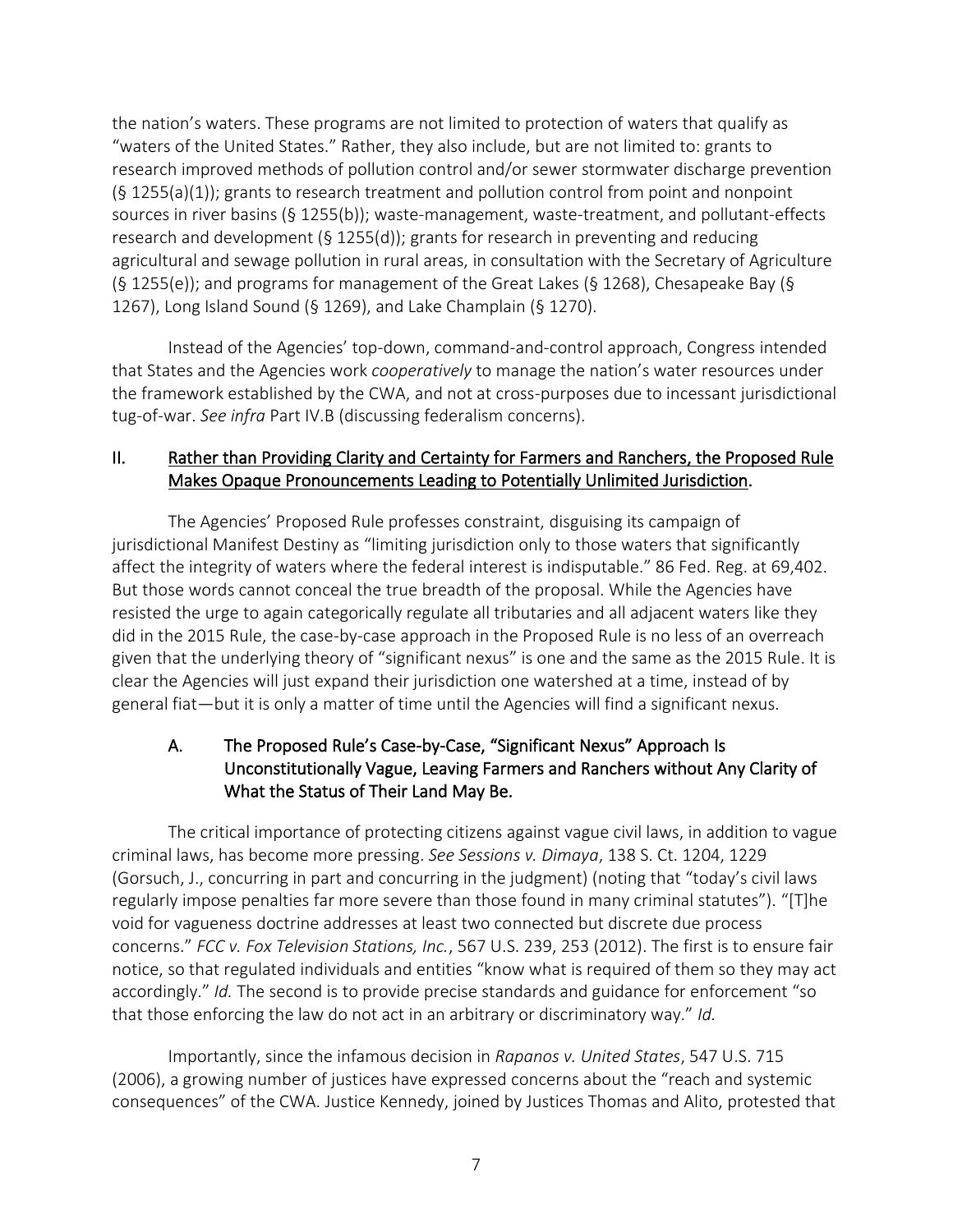"the Act's reach is 'notoriously unclear' and the consequences to landowners even for inadvertent violations can be crushing." *U.S. Army Corps of Eng'rs v. Hawkes, Co.*, 136 S. Ct. 1807, 1816 (2016) (quoting *Sackett v. EPA*. 566 U.S. 120, 132 (2012)) (Kennedy, J., concurring). He further warned that this lack of clarity "raise[s] troubling questions regarding the Government's power to cast doubt on the full use and enjoyment of private property throughout the Nation." *Id.* at 1817.

Despite these important concerns, the Proposed Rule does not even acknowledge, much less address them. Instead, the Agencies once again propose to resurrect the same broad and confusing significant nexus standard that was the foundation for the 2015 Rule. That standard can be used to assert jurisdiction over tributaries, adjacent wetlands, and basically any "other water" because the Proposed Rule uses undefined, amorphous terms like "similarly situated" and "more than speculative or insubstantial" that will leave farmers and ranchers guessing about whether waters on their lands are WOTUS. *See* 86 Fed. Reg. at 69,449-50. To make things worse, the Agencies throw out a bunch of alternatives for implementing some of these terms. *See id*. at 69,439-40. This suggests that regulators can manipulate the standard to reach whatever outcomes they please and that farmers and ranchers may not know the outcomes until they are already exposed to civil and criminal liability, including devastating penalties.

To use an example, imagine a farmer is trying to figure out whether a federal permit is needed to make a wet patch of land more usable to a farmer by constructing a stock watering pond. This requires her to try to determine whether the wet spot, "either alone or in combination with similarly situated waters in the region, significantly affect the chemical, physical, or biological integrity" of any traditional navigable water, interstate water, or territorial sea. *See* 86 Fed. Reg. at 69449-50 (proposed 33 C.F.R. § 328.3(a)(3)(ii) & 40 C.F.R. § 120.2(a)(3)(ii)). This is easier said than done, as she must try to understand how regulators will apply each of the following concepts:

*In the region*: The farmer must first sort out what regulators will consider to be the relevant "region." Because the "other waters" category was not addressed in the 2008 *Rapanos* Guidance and because the pond in question is not a tributary, the 2008 *Rapanos* Guidance's approach to "in the region" (*i.e.*, an approach focused on the relevant tributary "reach") is a poor fit. *See* 86 Fed. Reg. at 49,439. Consequently, the landowner must guess whether regulators will look to a subwatershed, watershed, ecoregion, hydrologic landscape region, or some other comparably broad "region" across which to apply the significant nexus standard. *Id.* The Agencies' Proposal creates more questions than it answers with regard to how to determine what waters may be in the region.

*Similarly situated*: Even if the farmer is told what the Agencies think is the relevant "region," she still has to try to figure out which "other waters" will be evaluated along with her pond. The Agencies suggest they can look at any "waters that are providing common, or similar, functions for downstream waters such that it is reasonable to consider their effect together." 86 Fed. Reg. at 69,439. But how does the farmer know whether her wet patch provides "common, or similar, functions" compared to other waters relative to some downstream navigable water?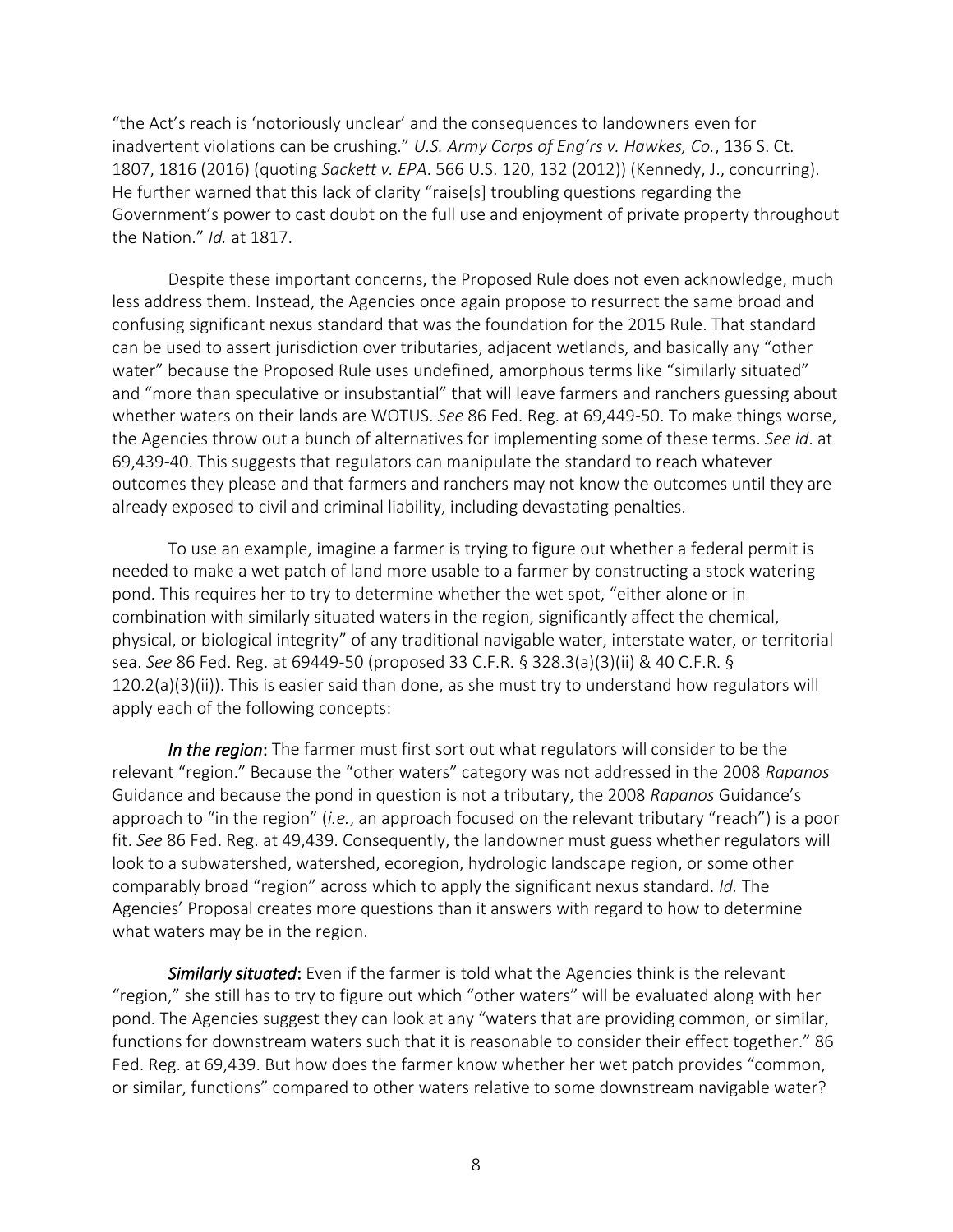And how is she possibly expected to identify every "similarly situated" water within whatever area the regulators determine to be the "region"?

*Significantly affect*: The next thing the farmer must try to figure out is whether the Agencies will determine that her pond, in combination with those similarly situated waters, has "more than speculative or insubstantial effects on the chemical, physical, or biological integrity" or a traditional navigable water, interstate water, or territorial sea. The Proposed Rule lists a slew of "factors" (such as shallow subsurface connections or the *lack* of hydrologic connections) and "functions" (such as nutrient recycling, provision and export of food resources for aquatic species located in foundational waters). *See* 86 Fed. Reg. at 69,430-31. The Agencies claim the factors enumerated in the regulatory text are "readily understood criteria" and that the functions referenced in the preamble "can include [but do not necessarily include] measurable indicators." *Id.* at 69,430. In reality, the average farmer or rancher will not "readily" understand where to even start with these factors and functions.

Because of how the Proposed Rule is written, it all but guarantees that the Agencies can reach whatever outcome they wish and that regulators' assessments are bound to vary from field-office to field-office and case to case. This approach does not give ordinary farmers and ranchers fair notice of when the CWA actually applies to their lands or conduct, nor does it provide any assurance against arbitrary or discriminatory enforcement. For these reasons, the Proposed Rule is unconstitutionally vague.

# B. The Agencies' Approach to Specific Categories of Waters Are as Flawed as the Agencies' General Approach.

The Agricultural Groups fully adopt and incorporate WAC's comments with regard to the Agencies' erroneous approach to WOTUS, and below focuses on the particular issues of profound concern to the nation's farmers and ranchers.

# 1. "Tributaries" Cannot Include Ephemeral Drainages.

The American Heritage Dictionary (1982) defines "tributary" as "a stream or river flowing into a larger stream or river." This common understanding of "tributary" simply does not include "ephemeral" drainages that only channel stormwater after heavy rains. Most of the time, ephemeral drainages are dry land—they are not flowing rivers or streams. It is simply shocking to farmers and ranchers that the Agencies could interpret a "tributary" as reaching ephemerals and thereby sweeping in many features that look just like land. The NWPR provided important clarification regarding the status of ephemeral streams that flowed only in response to precipitation by correctly concluding that they were *not* WOTUS.<sup>4</sup> The Agencies' rapid about-face in this proposal is disappointing, to say the least.

<sup>&</sup>lt;sup>4</sup> As noted in the WAC comments, commenters take issue with other aspects of the NWPR's tributary definition, but here AFBF limits its comments to the rule's appropriate exclusion of ephemeral features.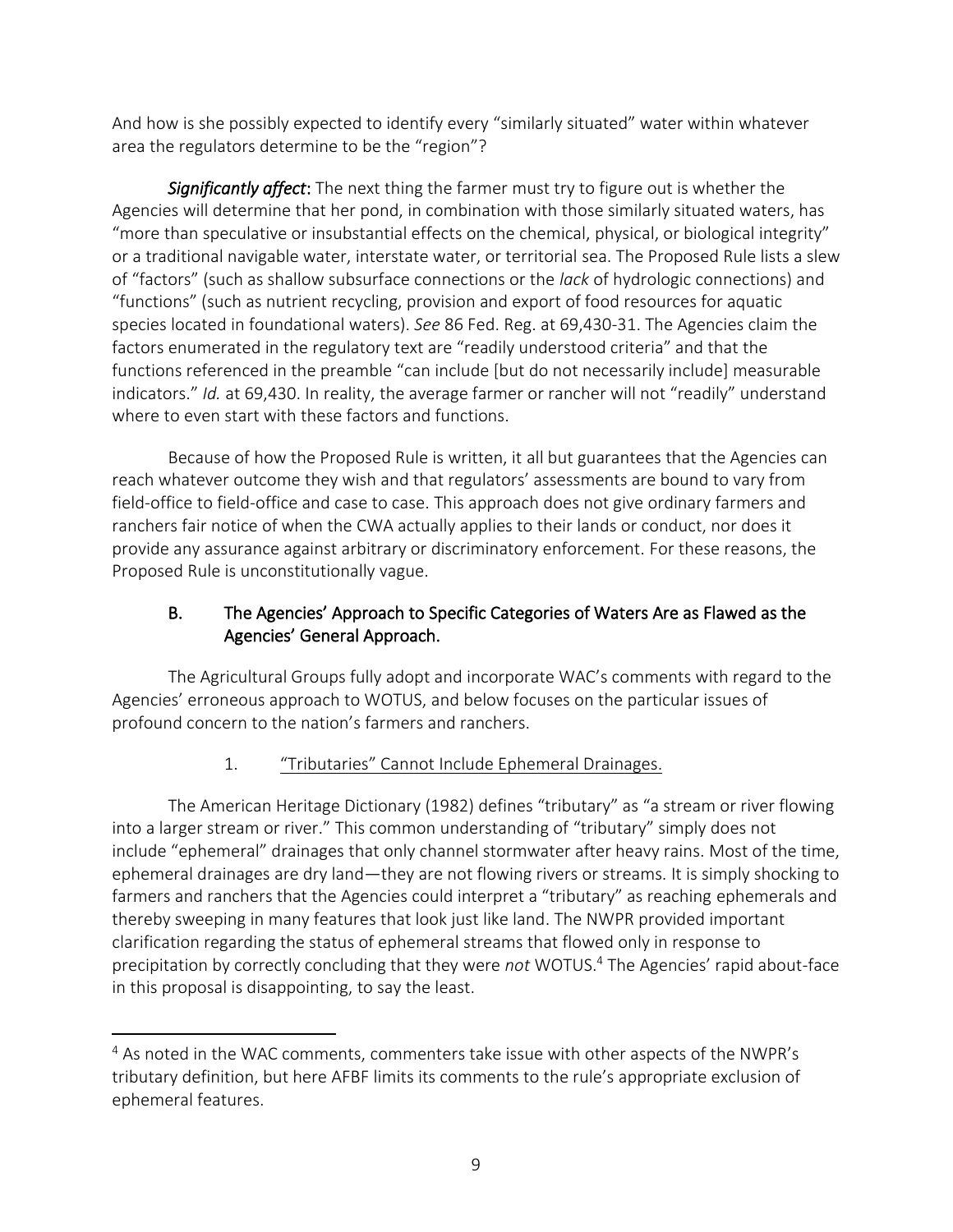The Agencies set off on the wrong foot by failing to define tributary in the first place. The lack of a definition of tributary with measurable criteria results in significant vagueness and fairness concerns, especially where the application of "tributary" could substantially expand or limit the scope of jurisdiction under the CWA.<sup>5</sup> See supra Part I. The Agencies justify this gap by saying they have "decades of experience implementing the 1986 regulations." 86 Fed. Reg. at 69,422. But that is hardly reassuring. Although the Agencies do not define "tributary" in the regulatory text, they say that tributaries include natural, man-altered, or man-made water bodies that flow directly *or indirectly* into a TNW, interstate water, or the territorial seas. *Id.* This broad approach provides the Agencies with significant discretion to exercise jurisdiction, which results in uncertainty and confusion for regulated entities. The Agencies' approach is particularly concerning to farmers and ranchers who regularly have water flowing on their properties in response to precipitation, and therefore could be considered "ephemeral" tributaries by the Agencies.

By failing to provide clarity, the Agencies are forcing farmers to either: (1) presume that an ephemeral drainage that carries water only when it rains will be deemed a jurisdictional tributary, or (2) seek a jurisdictional determination from the Corps, or (3) take a chance that their activities near or in such features may result in unlawful discharges carrying civil penalties of nearly \$60,000 a day. *See* 87 Fed. Reg. 1,676, 1,678 (Jan. 12, 2022). Even worse, a farmer could face criminal liability with jail time and up to \$100,000 a day in fines. With such stiff statutory penalties at stake—including the loss of one's own personal liberty—farmers and ranchers deserve more clarity.

The Agencies assert that certain ephemeral waters in the arid West may be jurisdictional under the significant nexus standard where they have a significant effect on the physical, chemical, and biological integrity of downstream TNWs. *See* 86 Fed. Reg. at 69,437. The Agencies attempt to distinguish such ephemeral waters from geographic features such as nonjurisdictional swales and erosional features by noting that these ephemeral tributaries may serve as a transitional area between the upland environment and TNWs, provide habitats for wildlife, and assist in physical processes such as nutrient cycling, sediment retention, and pollutant trapping, which may in turn affect the integrity of downstream TNWs. *See id*. This paragraph made little sense when the Agencies originally included it in the *Rapanos* Guidance, and it still makes no sense.

This approach to ephemeral waters in the arid West ignores the importance of volume, duration, and frequency of flow, which both the plurality and Justice Kennedy's opinions in *Rapanos* found to be vitally important. In so doing, the Agencies allow for the same sorts of unlawful assertions of jurisdiction over ephemeral drainages that they attempted to get away

<sup>&</sup>lt;sup>5</sup> The way in which "tributary" is defined impacts the scope of jurisdiction because the Proposal defines "waters of the United States" to include tributaries of TNWs, interstate waters, impoundments, or the territorial seas if the tributary satisfies either the relatively permanent or significant nexus standard.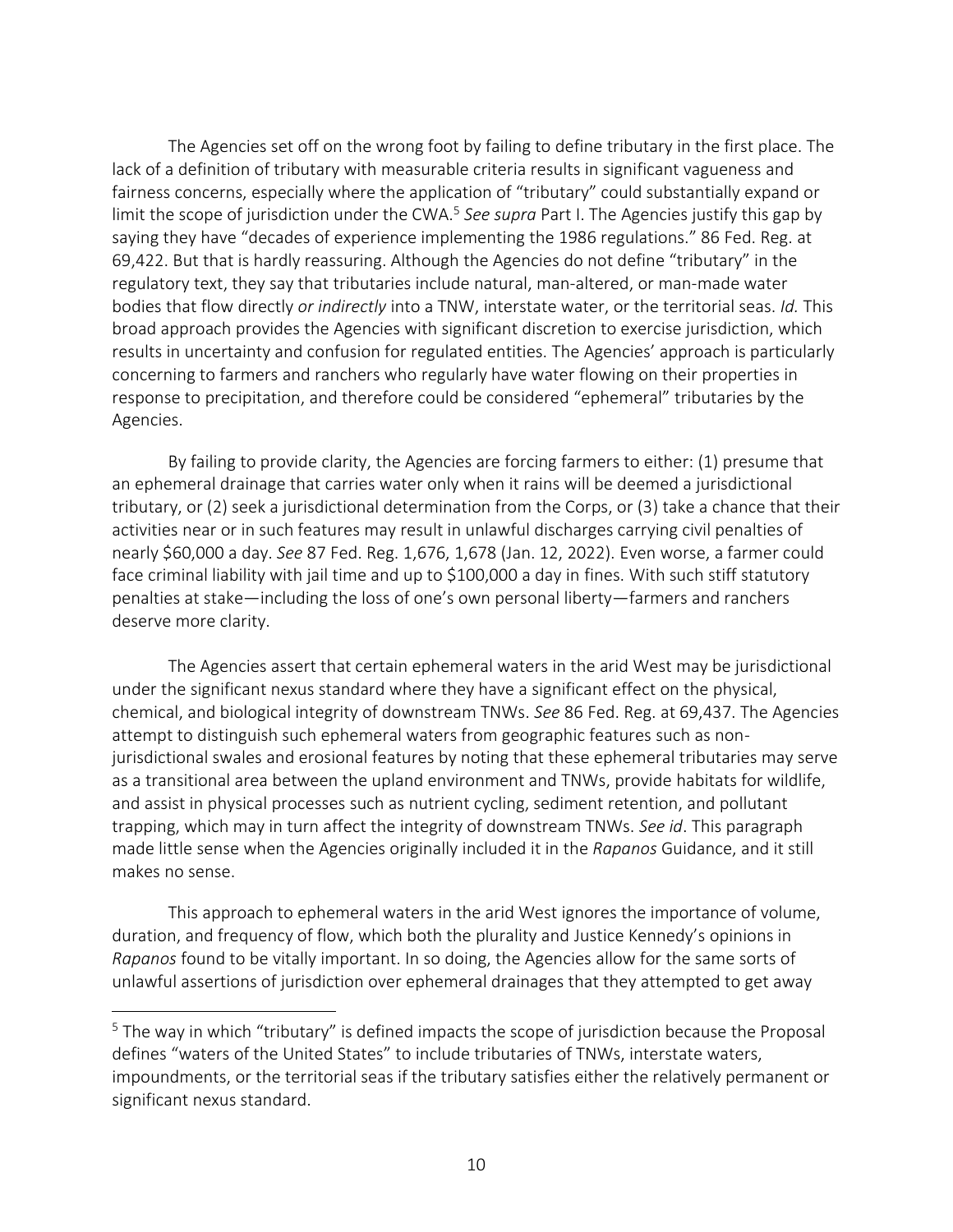with under the former "any hydrologic connection" theory, which was resoundingly rejected in the *Rapanos* decision. *See Rapanos*, 547 U.S. at 784 ("Absent some measure of the significance of the connection for downstream water quality, this standard was too uncertain . . . mere hydrologic connection should not suffice . . .") (Kennedy J., concurring); *see also id.* at 732 n. 5 (plurality) ("Common sense and common usage distinguish between a wash and seasonal river."). The opinions forming the majority in *Rapanos* thus tell us that all streams, whether ephemeral or otherwise, must have more than insubstantial flows.

Moreover, the Agencies' discussion of how ephemeral tributaries serve as transitional areas and provide certain ecological functions stands on weak ground. Putting aside whether that discussion has record support, such attributes are not unique to ephemeral streams and is thus not a defining feature of a WOTUS. To the contrary, any channel or upland riparian area may serve as a "transitional area" or provide ecological functions that could affect the integrity of downstream waters. For example, non-jurisdictional upland vegetated areas bordering waters often provide the same ecological and water quality functions as jurisdictional wetlands. Therefore, there is no rational basis to extend jurisdiction over ephemeral streams simply because they serve as transitional areas or provide ecological and/or water quality benefits.

The Agencies' approach to seasonal flow under the relatively permanent standard could also unlawfully sweep in some ephemeral water features (and too many intermittent features for that matter). The Agencies' propose to employ a vague "flow at least seasonally" approach, where by "seasonally" they mean generally three months, or possibly even less time depending on what part of the country the water feature is located in. *E.g.*, 86 Fed. Reg. at 69,434; *see also id.* at 69,441. The Agencies do not articulate any scientific or legal basis for interpreting seasonal flow to mean three months. Instead, the Agencies purport to rely on a footnote in *Rapanos* to support this conclusion, but at most, that footnote—which actually discussed a stream flowing for *290 days* (closer to 10 months)—can be read to acknowledge the *possibility* that jurisdiction can be exercised over rivers, streams, and tributaries that flow for 290 days on a case-by-case basis. *See Rapanos*, 547 U.S. at 732 n.5. It does *not* support the Agencies' view that a feature that flows for three months (or even two months, for example in Oregon) *automatically* meets the relatively permanent standard and is thus jurisdictional. This interpretation of "relatively permanent" finds no support in the plurality's opinion in *Rapanos*.

Ultimately, the question is *not* whether tributaries or ephemeral streams are "important" or may as a scientific matter have some connection with downstream navigable waters, *see, e.g.*, 86 Fed. Reg. at 69,390; rather, the question is whether they should be considered as falling within the bounds of federal jurisdiction. As with so many other categories in the Proposed Rule, the agencies collapse that distinction. The NWPR was correct to exclude ephemeral streams categorically, and the Agencies are wrong to dismiss that approach.

#### 2. The Adjacency Category Should Be Limited to Wetlands that Directly Abut Other WOTUS.

Congress plainly envisioned that "navigable waters" would include at least some wetlands, such as those that are adjacent to waters that are currently used as a means to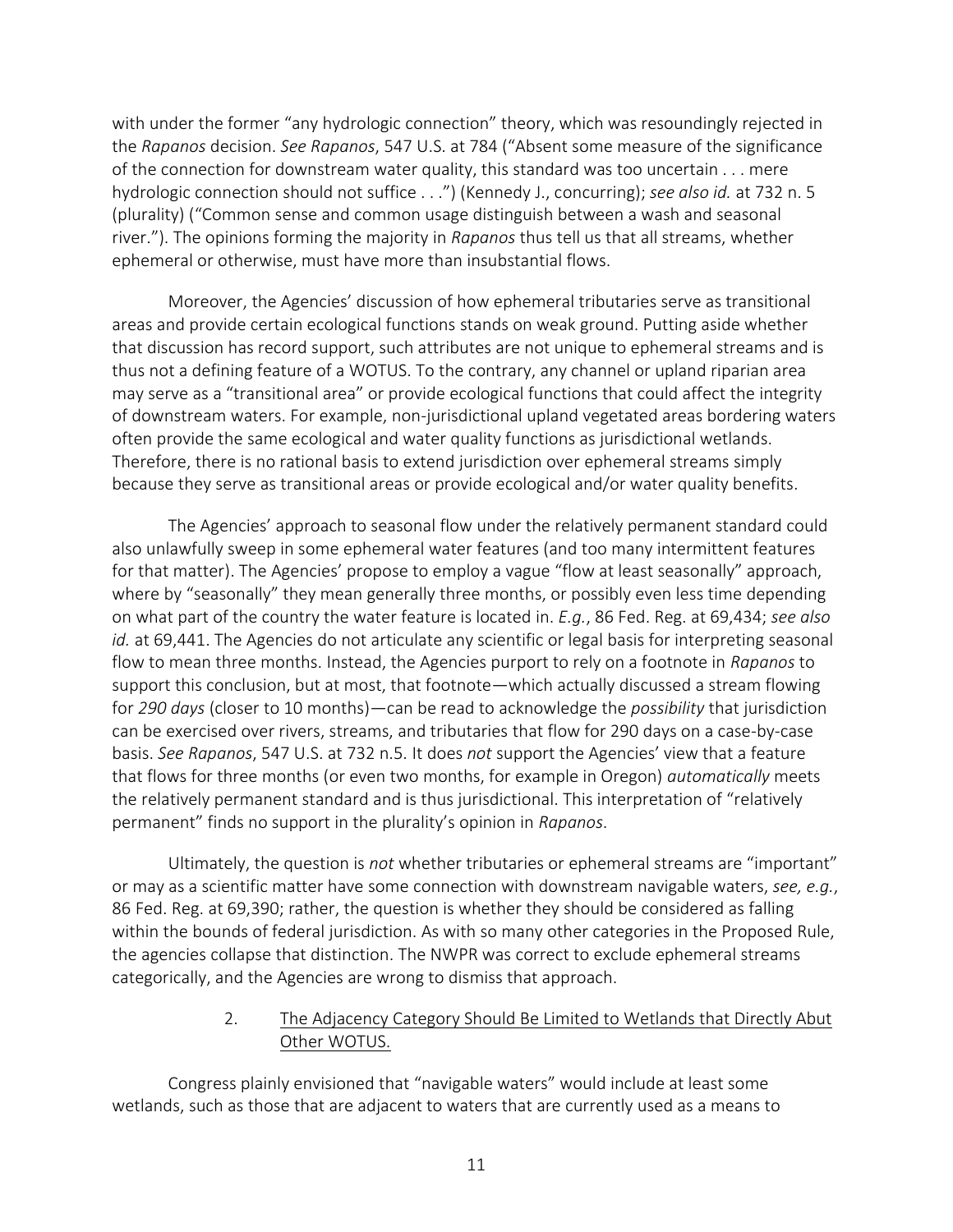transport interstate or foreign commerce. *See* 33 U.S.C. § 1344(g)(1). Thus, the Supreme Court had no difficulty upholding the federal government's assertion of jurisdiction over wetlands "that actually abut[ted] on a navigable waterway" in *United States v. Riverside Bayview Homes, Inc.*, 474 U.S. 121, 135 (1985). The Agricultural Groups recommend that the Agencies assert jurisdiction over only wetlands, and only those wetlands that are *directly abutting* other "waters of the United States."

The Proposed Rule instead grasps at the constitutional limits of the Agencies' jurisdiction. As with several of the other categories of waters, the Agencies propose to assert jurisdiction under either the relatively permanent or significant nexus standards. *See* 86 Fed. Reg. at 69,435- 38. This is a mistake. *First*, the Proposed Rule's approach to "relatively permanent" is not consistent with the plurality's opinion in *Rapanos*, because the Agencies deprive the Court's requirement for a "continuous" connection of all meaning by turning it into a mere "physical connection" test that apparently can be satisfied by features such as ditches or pipes that may flow only on occasion. *Id.* at 69,435-36. Such connections stray too far from the plurality's test and are not the sort of "continuous surface connection[s]" that "mak[e] it difficult to determine where the 'water' ends and the 'wetland' begins." 547 U.S. at 742 (plurality).

*Second*, the Agricultural Groups also oppose the significant nexus approach to adjacent wetlands in the Proposed Rule. The Agencies' approach of aggregating wetlands is flatly contrary to Justice Kennedy's requirement that each wetland be judged in its own right to determine whether it (and it alone) bears a significant nexus to traditional navigable waters. *Rapanos*, 547 U.S. at 782 (explaining that "the Corps must establish a significant nexus on a case-by-case basis when it seeks to regulate wetlands based on adjacency to nonnavigable tributaries" and that "this showing is necessary to avoid unreasonable application of the statute" given the potential overbreadth of the Corps' regulations).

*Finally*, the Agencies' proposal to aggregate the functions performed by all of the wetlands in an entire watershed (or similarly broad region) to evaluate whether a significant nexus is present expands the reach of the significant nexus test even farther, and is even less clearly implementable.

Rather than finalize the Proposed Rule, the Agencies should assert jurisdiction over only those wetlands that are directly abutting "waters of the United States;" in so doing, the Agencies would provide much needed clarity that is capable of easy application in the field. Only those wetlands that directly touch "waters of the United States" would meet our definition of "adjacent." The Agencies can clarify that otherwise "adjacent" (*i.e.*, directly abutting) wetlands would not lose their jurisdictional status due to the creation of a natural or man-made berm.

This definition is faithful to the holding in *Riverside Bayview*, where the Supreme Court upheld the Corps' assertion of CWA jurisdiction over wetlands abutting a navigable-in-fact waterway upon finding that Congress intended to regulate wetlands "inseparably bound up with the 'waters' of the United States." *See* 474 U.S. at 134-35. Any definition of "waters of the United States" should also include the longstanding Corps' regulatory definition of "wetlands" and make it clear that all three wetlands criteria—prevalence of hydrophytic vegetation, hydric soils, and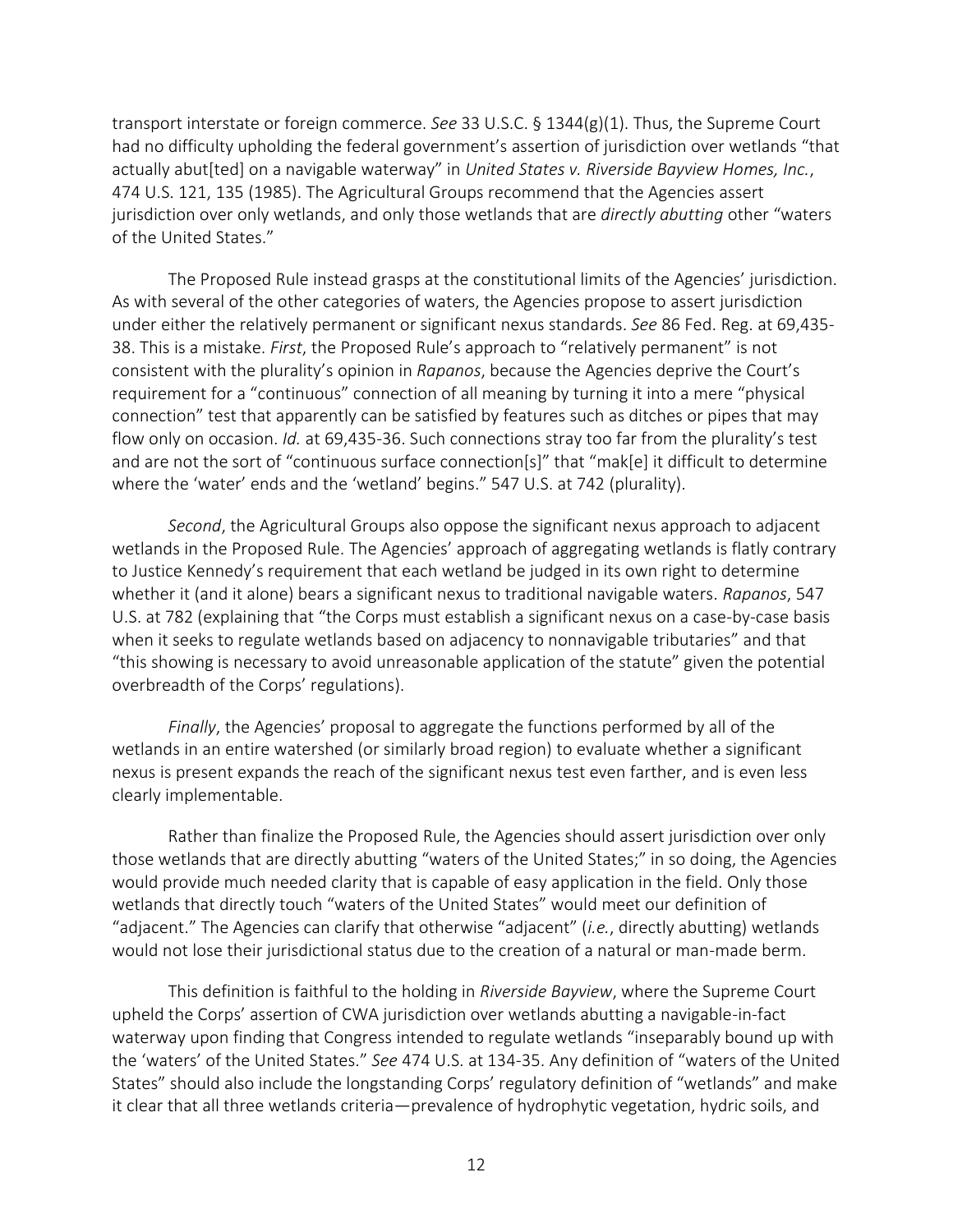permanently or periodically inundated soils saturated to the surface at some time during the growing season—must be present for a wetland to be jurisdictional. Despite this seemingly clear definition, Corps Districts historically have not always consistently implemented that definition. Specifically, some have not required that all three elements be satisfied when determining whether a particular feature constitutes jurisdictional wetlands or non-jurisdictional uplands, which is puzzling considering the Corps' 1987 Wetlands Delineation Manual defines uplands to mean an area where one or more of these attributes is not present. The NWPR sought to clear this up by reinforcing that "presence and boundaries of wetlands are determined based upon an area satisfying all three of the definition's factors (*i.e.,* hydrology, hydrophytic vegetation, and hydric soils) under normal circumstances." *See* 85 Fed. Reg. at 22,315. The Agencies should maintain this clarification and ensure that only wetlands that meet all three criteria can be considered jurisdictional.

### 3. The Broad Sweep of the Agencies' Proposal for "Other Waters" Is Likewise Unlawful.

The Agencies' overconfidence reaches new heights with regard to its proposal to include any "other waters" that meet either the relatively permanent or significant nexus standards. *See* 86 Fed. Reg. at 69,418. This new category would reach many intrastate, non-navigable water features that would be considered "isolated" under *Solid Waste Agency of Northern Cook County v. U.S. Army Corps of Eng'rs*, 531 U.S. 159 (2001) ("*SWANCC*"). Under the Proposed Rule's application of the relatively permanent standard to this new category, any relatively permanent (defined too broadly), standing or continuously flowing "other water" can be deemed jurisdictional merely because it has a continuous surface connection to a *non-navigable* interstate water or wetland. *See* 86 Fed. Reg. at 69,449-50 (proposed 33 C.F.R. § 328.3(a)(3)(i) & 40 C.F.R. § 120.2(a)(3)(i)). A reasonable reader would be hard-pressed to find an endorsement of this approach in the plurality's requirement that "a relatively permanent body of water [be] connected to traditional interstate navigable waters." *Rapanos*, 547 U.S. at 742 (plurality).

Worse still is the Proposed Rule's application of the significant nexus standard to "other waters," not least because, if that standard is ever to be applied, it should be to wetlands, and wetlands *only*. Applying the significant nexus standard elsewhere allows the Agencies to aggregate all similarly situated "other waters" (*e.g.*, prairie potholes or ponds that are not part of a tributary system) across an entire watershed and claim jurisdiction over *all* such features based on a finding that they collectively perform a single important function for a downstream "foundational" water. This is plainly not what Congress could have intended, and not what the Supreme Court would allow.

Moreover, the Proposed Rule lacks sufficient guidance as to how the Agencies plan to apply the significant nexus standard to the "other waters" category. The likely result will be mass confusion on the part of farmers and ranchers and inconsistent decision-making by regulators. As a procedural matter, the Proposed Rule does not provide enough information on or scientific support for the various "alternatives" for implementing the significant nexus standard with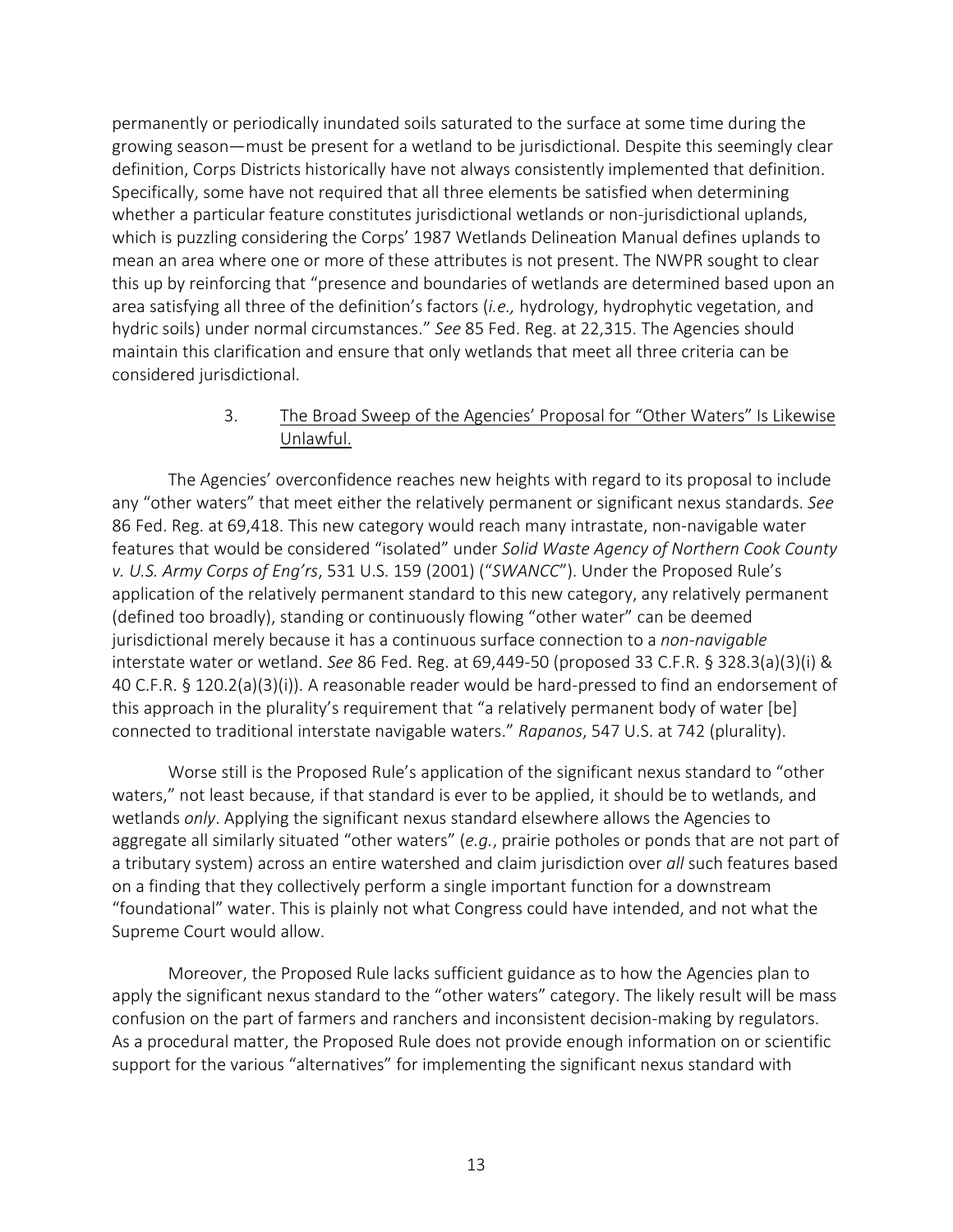respect to the "other waters" category. As such, the public does not have a meaningful ability to evaluate and comment on the various alternative approaches.

It appears, though, that under this Proposal, countless small wetlands or other small waters that are far removed from traditional navigable waters (including ephemeral tributaries and ditches) or coast nevertheless will be potentially within the scope of federal jurisdiction. Long linear features, such as ditches, will have floodplain and riparian areas around them—and will often have "hydrologic connections" to nearby wetlands or ponds. Farm ponds, for example, will have overflow outlets designed to allow overflow during heavy rains, so as to protect the integrity of the pond. Presumably, the Agencies would see this as a "confined surface hydrologic connection." The inclusion of small, isolated wetlands, ponds and similar features that are "adjacent" to ditches or ephemeral drainages would sweep into federal jurisdiction countless small and otherwise remote wetlands and ponds that dot the nation's farmlands.

In short, the "other waters" category is beyond the pale.

# 4. The Agencies Should Clearly Exclude Farm Ditches and Artificial Farm Ponds.

Ditches and similar water features commonly found on farms that are used to collect, convey, or retain water should be excluded from the definition of "waters of the United States." 6 Without adequate drainage, farmlands could remain saturated after rain events and unable to provide adequate aeration for crop root development. Drainage ditches and other water management structures can help increase crop yields and ensure better field conditions for timely planting and harvesting. In areas without sufficient rainfall, irrigation ditches and canals are needed to connect fields to water supplies and to collect and convey water that leaves fields after irrigation. Put simply, ditches are vitally important to support American agriculture and ultimately to feed the growing population.

Therefore, the Agricultural Groups strongly recommend that the definition of WOTUS should retain standalone exclusions for ditches (including, but not limited to drainage ditches and irrigation ditches), and artificial ponds (including, but not limited to, stock watering ponds, irrigation ponds, and sediment basins).<sup>7</sup> But if these exclusions are to be meaningful, they must not be limited to features constructed on dry land or upland. Because these features are constructed to store water, it would not typically be useful for them to be constructed along the

<sup>6</sup> The Agricultural Groups acknowledge that construction of such features *in* a WOTUS should not eliminate CWA jurisdiction.

 $<sup>7</sup>$  Farmers also rely on conservation infrastructure to support their operations, including grassed</sup> waterways, terraces, sediment basins, biofilters, and treatment wetlands. These features serve important functions such as slowing stormwater runoff, increasing holding time before water enters a stream, sediment trapping, increasing soil infiltration, and pollutant filtering. The Agencies should also clarify that such features are excluded *unless* they were constructed in a WOTUS.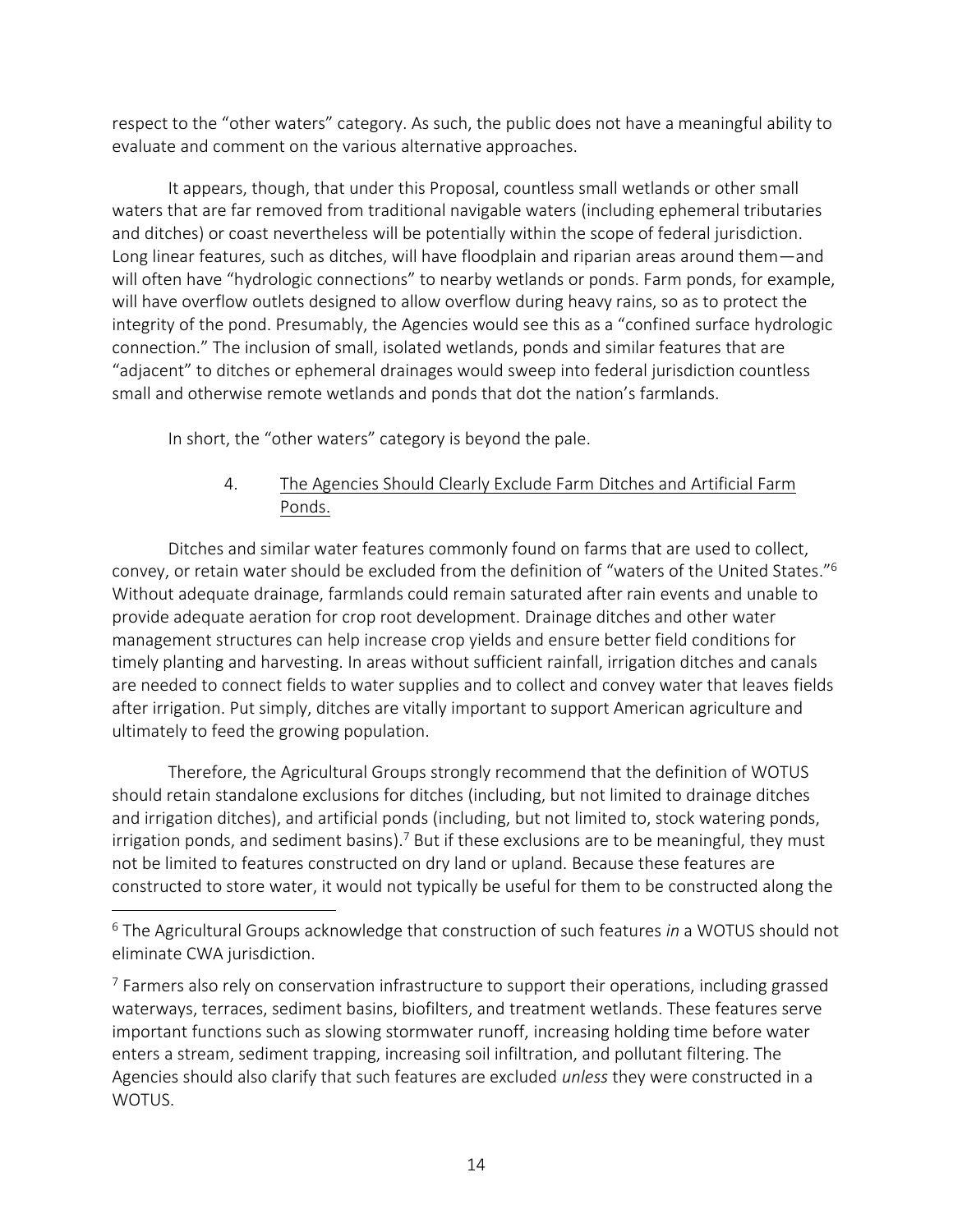tops of ridges, for example. Rather, often the only rational place to construct a ditch or a farm or stock pond is in a naturally low area to capture stormwater that enters the ditch or pond through sheet flow and ephemeral drainages. Depending on the topography of a given patch of land, ditch or pond construction may be infeasible without some excavation in a natural ephemeral drainage or a low area with wetland characteristics.

The Agencies should retain the approach to ditches and artificial ponds from the NWPR, which is protective of downstream navigable waters and avoids impinging upon state and local governments' traditional authority. Otherwise, the Agencies should find some way to make it clear that such features are excluded as they historically were from the definition of "waters of the United States." There is no need (or lawful basis) to include these features within the definition of "waters of the United States" to try to protect either the features themselves or connected waters against the discharge of pollutants. Indeed, there is an extensive framework of stormwater regulation that ensures that water from such conveyances do not impact downstream "waters of the United States." *E.g.*, 40 C.F.R. §§ 122.26, 122.34.

The NWPR appropriately recognized the practical realities surrounding ditches on farm and ranch lands by excluding ditches so long as they are not constructed in WOTUS and by excluding other water features found on agricultural lands (*e.g.*, farm, irrigation, and stock watering ponds) so long as they were "constructed or excavated in upland or in nonjurisdictional waters." *See* 85 Fed. Reg. at 22,338. The Agricultural Groups strongly support both of these exclusions as codified in the NWPR. We also strongly support the NWPR's clarification that the Agencies bear the burden of proof "to demonstrate that a ditch relocated a tributary or was constructed in a tributary or an adjacent wetland." 85 Fed. Reg. at 22,299. To the extent there is uncertainty about the historical status of the ditch, the NWPR appropriately placed the burden of proof on the government to prove its jurisdictional status. This clarification provided much needed certainty to farmers and ranchers as to how the Agencies would implement the ditch exclusion. Relatedly, the Agencies should make it equally clear that the Agencies bear the burden of proving that a farm pond or sediment basin―or any other feature that would qualify for the artificial lakes and ponds exclusion―was constructed or excavated in a WOTUS, as opposed to upland or a non-jurisdictional water.

The Proposed Rule, however, nullifies these helpful exclusions. Not only does it leave a gap in the regulatory text by failing to expressly exclude ditches or artificial ponds, the discussions in the preamble regarding the Agencies' past practice leave much to be desired. The following paragraphs detail our concerns with the Agencies' approach to ditches and artificial ponds.

*Ditches*: Unfortunately, the Proposed Rule's approach to ditches is, like so much else in this Proposed Rule, overbroad and impermissibly vague. The Agencies propose to continue implementing the approach to ditches set forth in the 2008 *Rapanos* Guidance: "ditches (including roadside ditches) excavated wholly in and draining only uplands and that do not carry a relatively permanent flow of water are generally not waters of the United States." 86 Fed. Reg. at 69,433. This is flawed for several reasons.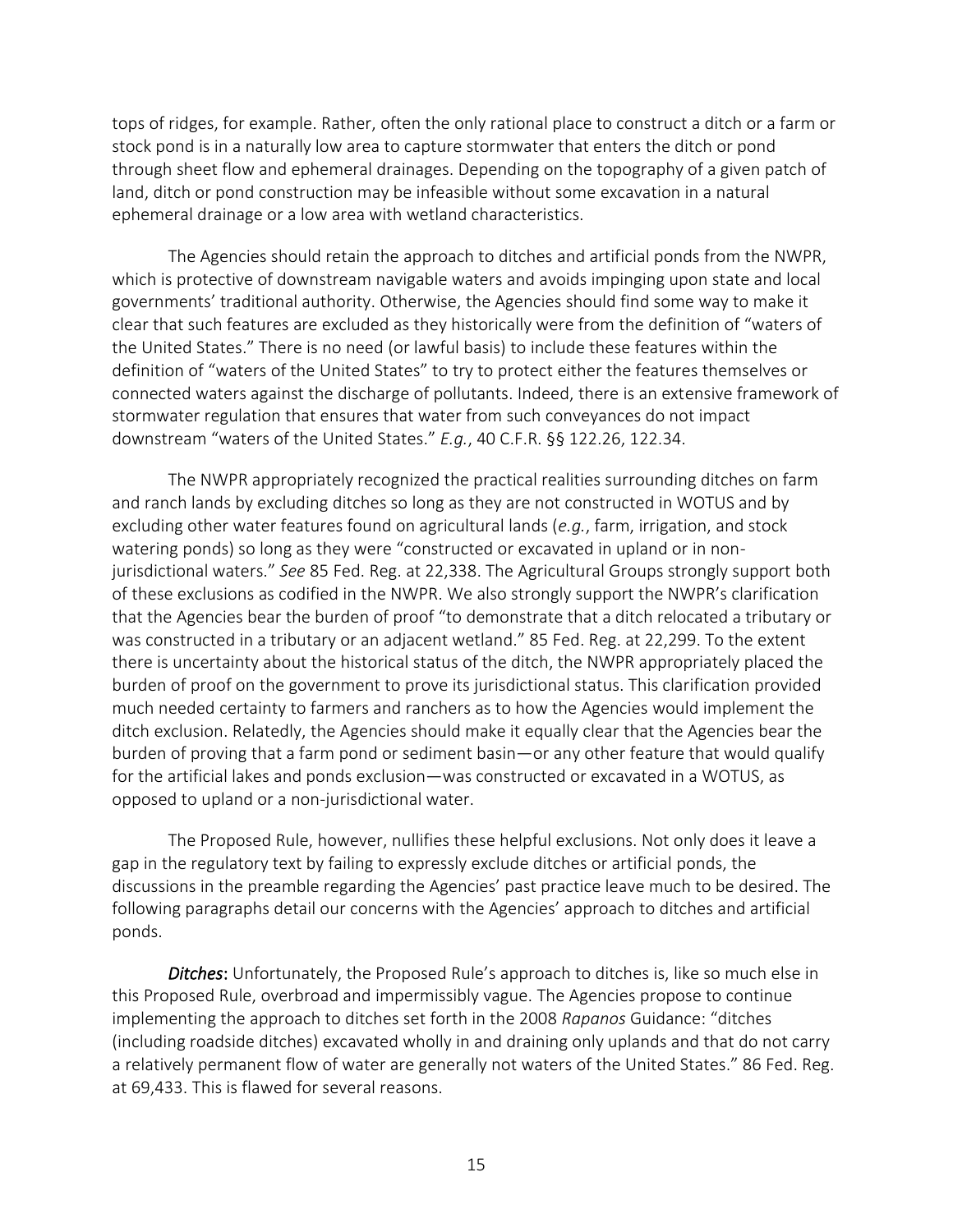First, as with tributaries, an interpretation of "relatively permanent" that encompasses all upland ditches that flow for three months (or perhaps for even shorter amounts of time depending on what Corps districts consider to be seasonal flow) is inconsistent with the *Rapanos*  plurality opinion and the plain text of the CWA. Further, the Agencies indicate they might interpret the term to encompass features that "may flow for shorter periods of time" such as "two months" in certain parts of the country. *See* 86 Fed. Reg. at 69,436 & 69,441. Moreover, a ditch carrying relatively permanent flow, however minor, that is far removed from a traditional navigable water does not meet Justice Kennedy's significant nexus standard either. *Rapanos*, 547 U.S. at 780-82 (Kennedy, J., concurring) ("Yet the breadth of [the Corps standard [defining "tributaries"]―which seems to leave wide room for regulation of drains, ditches, and streams remote from any navigable-in-fact water and carrying only minor water volumes toward it―precludes its adoption as the determinative measure of whether adjacent wetlands are likely to play an important role in the integrity of an aquatic system.").

Second, the Proposed Rule also uses ambiguous and vague terms that leaves too much room for inconsistent and arbitrary implementation. To illustrate, the phrase "excavated wholly in and draining only uplands" does not make it clear what exactly the Agencies consider "uplands" to be, particularly since the Agencies have proposed to remove the NWPR's definition of "uplands" from the regulations. Is any feature that does not meet all three wetland factors count as "uplands"? If a ditch crosses a wetland, is it possible for the portion that is excavated in uplands to be excluded even if the portion downstream of the wetland crossing is jurisdictional, or is the entire ditch jurisdictional? What if a ditch was constructed in a wetland long before the CWA's enactment? It may be the case that such a ditch now drains only uplands because it long ago drained the wetland; would the Agencies still consider that ditch to meet the "draining only uplands" requirement?

Moreover, the Proposed Rule seems to assume that all ditches carry "flow." But sometimes, water is simply present. In flat areas, for example, drainage may be poor, resulting in the presence of water in low-lying portions of many ditches. Would the Proposed Rule disqualify such ditches from the exclusion if there is standing water for more than two or three months at a time? If so, then a significant number of ditches in rural settings could be deemed jurisdictional.

Third, unlike the NWPR, the Proposed Rule would shift the burden of proof back to landowners to demonstrate that ditches on their lands were excavated wholly in and drain only uplands. But what exactly must a landowner show with respect to a ditch that was constructed several decades ago? Must the landowner demonstrate that conditions at the time do not satisfy the Agencies' *current* wetland delineation standards or is the area to be judged based on scientific understanding at the time? Once again, the Agencies' proposal inevitably means more regulatory burdens and delays for simple projects such as constructing or maintaining ditches and of course more litigation.

Artificial Lakes and Ponds: The preamble to the Proposed Rule mentions that such features are excluded if they are created by excavating and/or diking dry land *and* if they are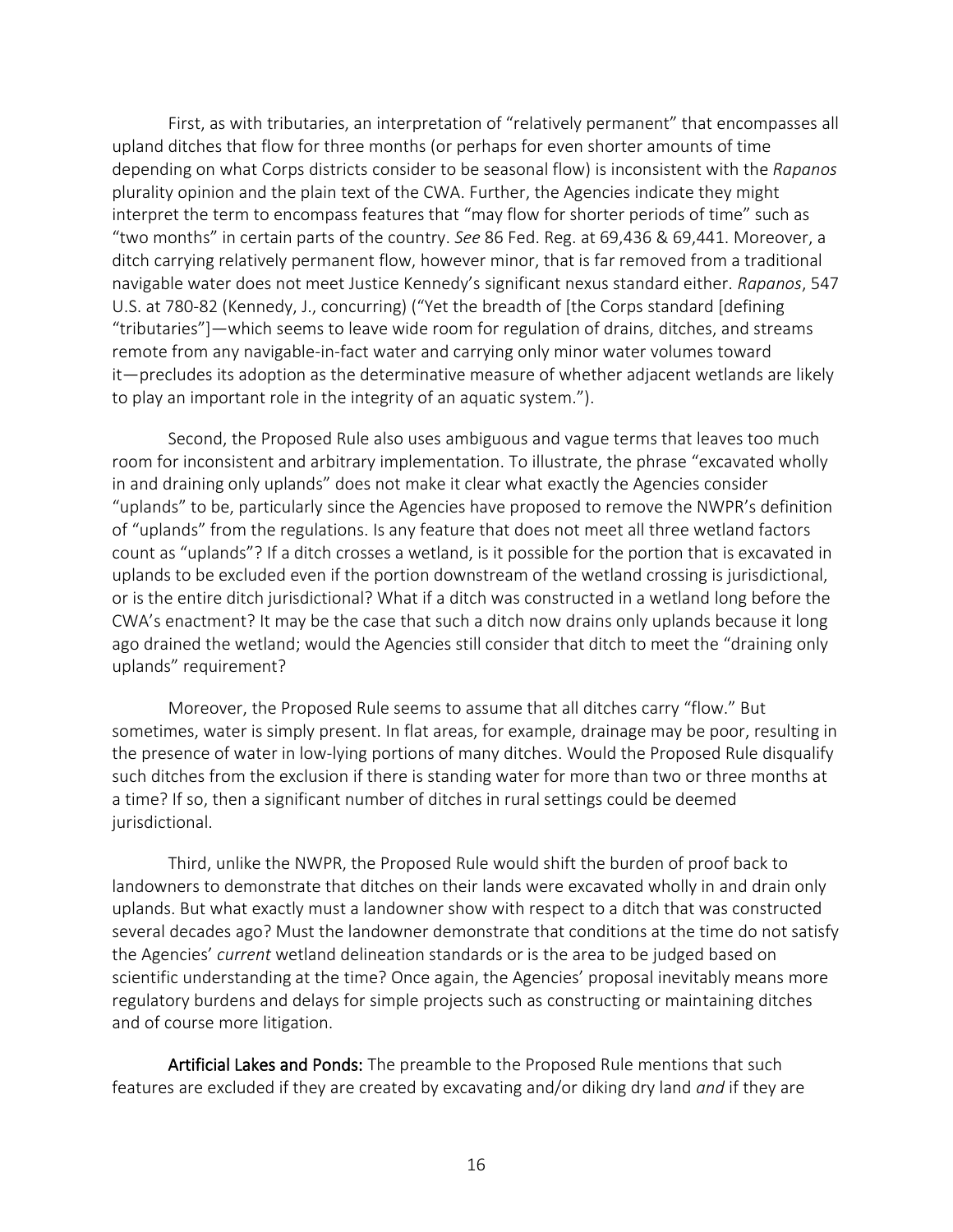"used exclusively for such purposes as stock watering, irrigation, settling basins, or rice growing." 86 Fed. Reg. at 69,434. First, the requirement to excavate or dike dry land is too restrictive because it puts the burden on landowners to try to prove historic conditions, rather than focusing on current conditions. It will be difficult, if not impossible, for landowners to demonstrate what conditions were like on the ground at the time a feature was created.

Relatedly, as the agencies have recognized in the past, areas that perhaps used to be WOTUS, but have been lawfully converted to dry land (whether because it was authorized by a permit or because it occurred before there was a permit requirement) should not be subject to regulation as WOTUS. For example, EPA has recognized that CWA Section 404 does not regulate existing "waters" and thus "[w]hen a portion of the [w]aters of the United States has been legally converted to fast land . . . it does not remain waters of the United States." 45 Fed. Reg. 85,336, 85,340 (Dec. 24, 1980). Likewise, the Corps has stated that "Section 404 . . . regulate[s] discharges of dredged or fill material into the aquatic system as it exists, and not as it may have existed over a period of time" and thus, the agency does not "assert jurisdiction over those areas that once were wetlands and part of an aquatic system, but which in the past, have been transformed into dry land for various purposes." 42 Fed. Reg. 37,122, 37,128 (July 19, 1977); *see also* Corps RGL 86-9, at ¶ 3 (Aug. 27, 1986) ("[I]f a former wetland has been converted to another use (other than by recent un-permitted action not subject to 404(f) or 404(r) exemptions) and that use alters its wetland characteristics to such an extent that it is no longer a "water of the United States", that area will no longer come under the Corps regulatory jurisdiction for purposes of Section 404.").

Finally, the requirement that artificial ponds be used exclusively for such purposes as stock watering, irrigation, settling basins, or rice growing is confusing and potentially too limiting. As written, the preamble creates the impression that a pond would *not* be excluded if it is used for more than one purpose or if it is used for a purpose other than the four listed uses. The Agricultural Groups question whether that is truly the Agencies' intention. In the 2015 Rule, for example, the Agencies specifically removed the "used exclusively" language between the proposed and final rules and clarified that they "recognize that artificial lakes and ponds are often used for more than one purpose and can have other beneficial purposes[.]" 80 Fed. Reg. at 37,099. The Agencies further clarified that the "list of ponds has always been illustrative rather than exhaustive" and thus, the final 2015 Rule added references to "farm ponds" among other types of ponds. *See id.*

# C. The Agencies Must Give Full Effect to the Prior Converted Cropland Exclusion.

The Agricultural Groups support the Agencies' proposal to maintain the decades-old exclusion for prior converted croplands ("PCC"), of which there are approximately 53 million acres in the United States.<sup>8</sup> Farmers and ranchers across the country rely on this critical

<sup>8</sup> *See* U.S. Dep't of Agriculture, Natural Resources Conservation Service, RCA Issue Brief #8, "Wetlands Programs and Partnerships," (Jan. 1996), *available at* 

https://www.nrcs.usda.gov/wps/portal/nrcs/detail/national/technical/nra/rca/?cid=nrcs143\_014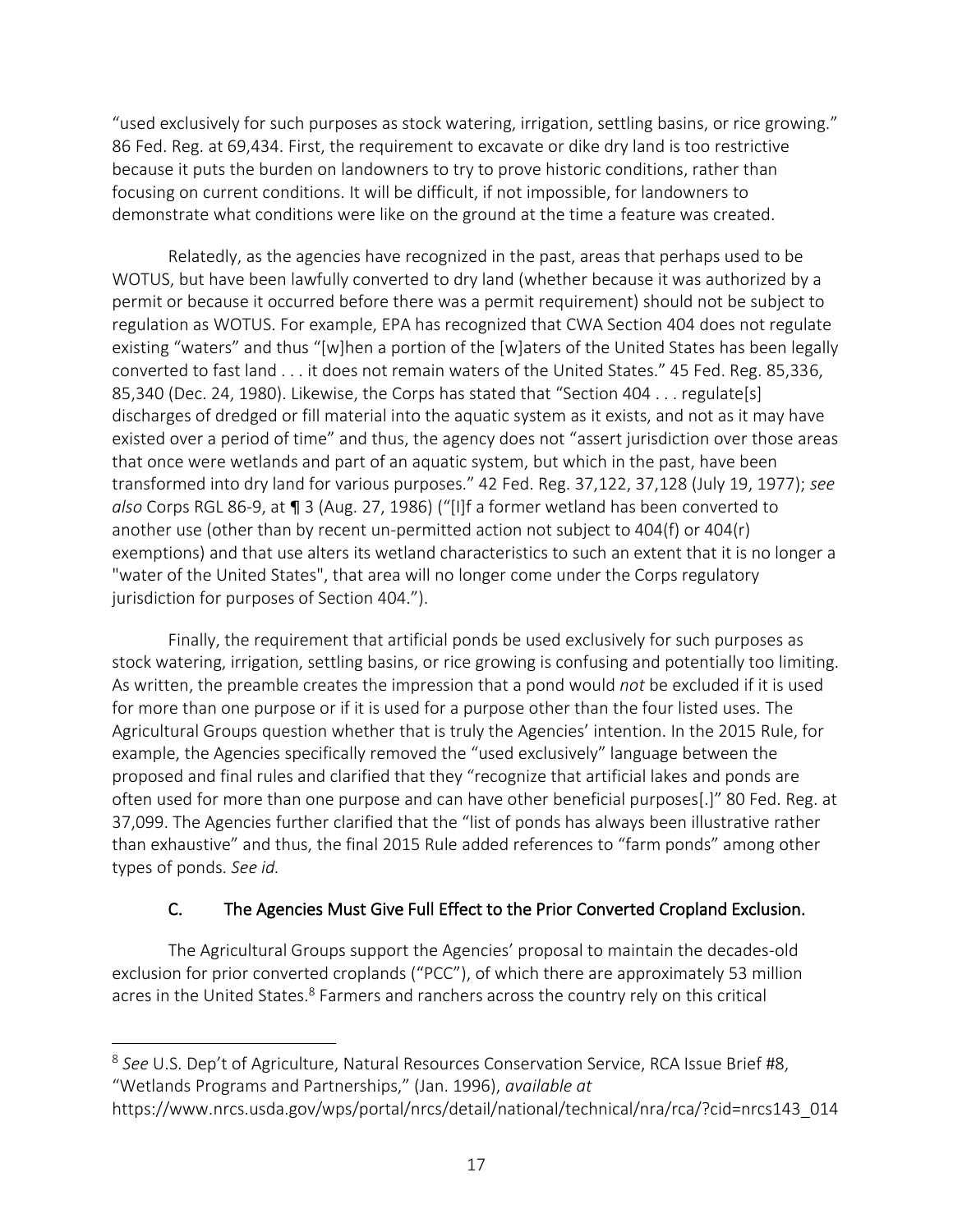exclusion which establishes that PCC may be used for any purposes so long as wetland conditions have not returned. In practice, however, numerous issues have arisen regarding the interpretation and application of the PCC exclusion. For this reason, AFBF has long advocated for a clear, commonsense definition and clarification of PCC in the Agencies' regulations. AFBF thus welcomed the NWPR's approach to PCC, which was designed to improve clarity and consistency regarding the implementation of the exclusion, and is disappointed to see that the Agencies are not proposing to carry it forward. The lack of a clear definition of PCC has presented problems in the past regarding when, for example, PCC can be "recaptured" and treated as jurisdictional.

### 1. PCC Background

Congress passed the Food Security Act in 1985 in part to encourage farmers to protect wetlands on their agricultural property. Pub. L. No. 99-189, 99 Stat. 1354, 1504 (1985). The Food Security Act established the "Swampbuster" program to provide incentives to achieve this purpose. *See* 16 U.S.C. §§ 3821-24 (2000). The Agencies adopted a rule in 1993 to codify how the exclusion would work for their purposes, as opposed to USDA's, and the original rationale remains sound: "due to the degraded and altered nature of [PCC] . . . such lands should not be treated as jurisdictional wetlands for purposes of the CWA." 58 Fed. Reg. 45,008, 45032 (Aug. 25, 1993). PCC no longer exhibits defining characteristics of a wetland (hydrology or vegetation) and no longer performs wetland functions and thus, such lands should not be considered WOTUS. Farmers and ranchers nationwide have relied on the PCC exclusion for decades, and it is of paramount importance that the exclusion be retained in any definition of WOTUS.

The PCC exclusion reflects the fact that PCC generally has been subject to such extensive modification and degradation as a result of human activity that the resulting "cropped conditions" constitute the normal circumstances for such lands. *See id.* The 1993 Rule specifically clarified that PCC does not lose its status merely because the owner changes use. *See id.* at 45,033-34. Thus, even if the PCC is used for a non-agricultural use, it remains excluded from the definition of "waters of the United States." That interpretation was upheld in *United States v. Hallmark Constr. Co.*, 30 F. Supp. 2d 1033, 1035, 1040 (N.D. Ill. 1998). Relatedly, another important clarification in the 1993 rule is that even if PCC is "abandoned," meaning it is not used for agricultural production at least once in five years, it does not automatically become subject to CWA regulation. Rather, it merely becomes eligible for CWA regulation. The critical inquiry is whether wetland conditions (as determined using the Corps' 1987 Wetlands Delineation Manual) have returned to the area. If not, the land remains PCC and excluded from the definition of "waters of the United States."

In the 1996 Farm Bill, Congress changed how *USDA* makes eligibility determinations for purposes of the conservation compliance programs it administers, but that bill did not affect how *EPA and the Corps* make PCC determinations for CWA purposes. *See* H.R. Conf. Rep. No. 104-494, at 380 (1996), *reprinted in* 1996 U.S.C.C.A.N. 683, 745 (clarifying "the amendments to

<sup>214 (&</sup>quot;The Corps and EPA agreed to final regulations ensuring that approximately 53 million acres of prior-converted cropland will not be subject to wetland regulation.").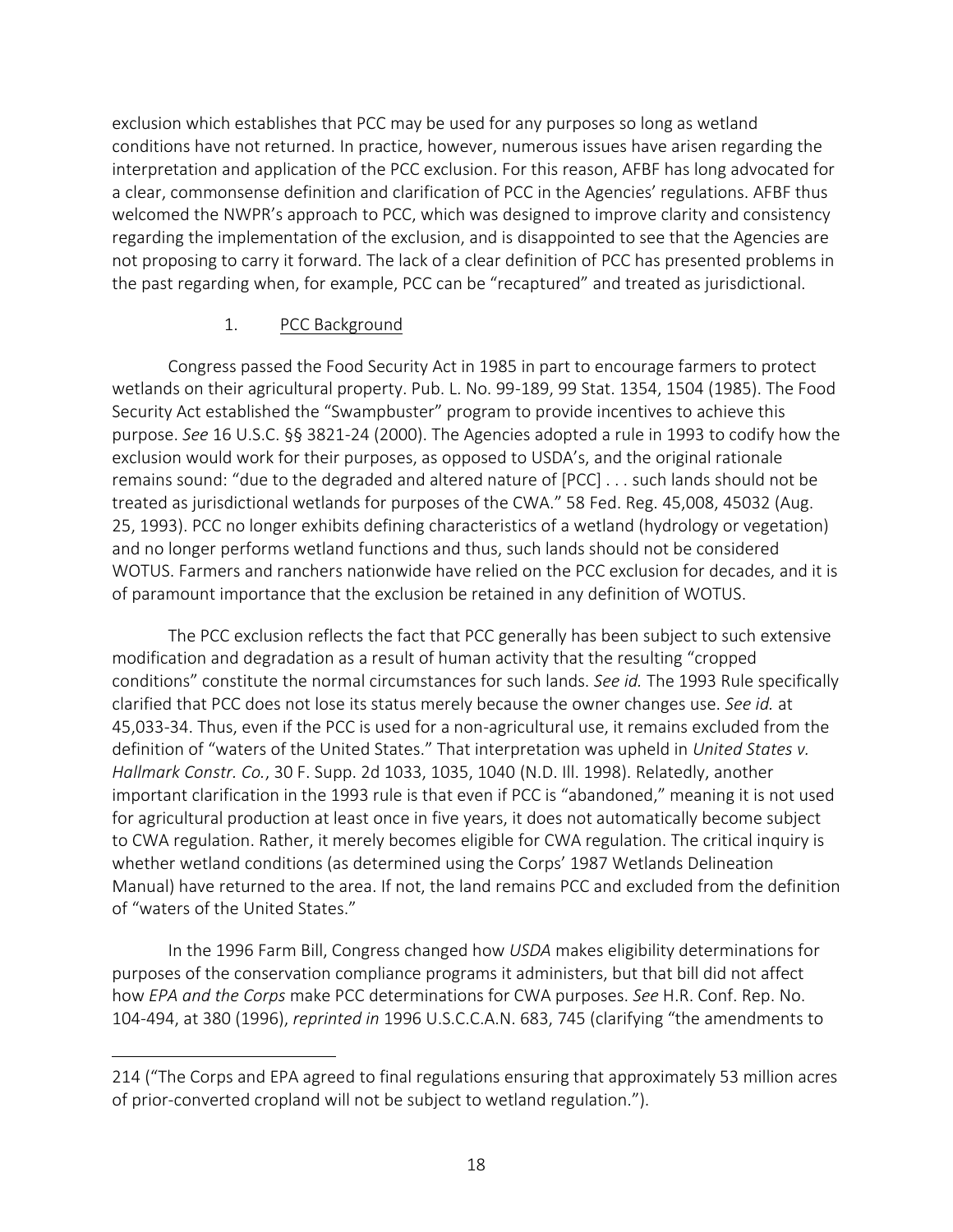the abandonment provisions under Swampbuster should not supersede the wetland protection authorities and responsibilities" of the Agencies under the CWA).<sup>9</sup> Further, the 1996 Farm Bill established a process to delineate and certify *wetlands* on farm property for purposes of Swampbuster. *See* Pub. L. No. 104-127, Sec. 322(a), 110 Stat. 888, 988-989 (1996) (codified at 16 U.S.C. § 3822(a)(1)). The Farm Bill adopted a "change in use" concept, whereby USDA's *wetlands*  certification would remain "valid and in effect as long as the area is devoted to an agricultural use …." *Id.* § 322(a) (codified at 16 U.S.C. § 3822(a)(4)). Importantly, this provision relates to a *wetlands* certification, not a PCC certification, and specifically does not change how the Corps treats these areas for purposes of the CWA. *See* 61 Fed. Reg. 47,091, 47,023 (Sept. 6, 1996). Neither did the 1996 Farm Bill overrule the Agencies' regulation that "[n]otwithstanding the determination of an area's status as prior converted cropland by any other federal agency, for purposes of the Clean Water Act, the final authority regarding the Clean Water Act jurisdiction remains with EPA." *See* 33 C.F.R. § 328.3(b)(2) (2014). Therefore, the Agencies retain authority over how to apply the PCC exclusion when identifying WOTUS.

# 2. The Agencies' Shifting Approach to PCC

Although the preamble to the Agencies' 1993 regulation establishing the PCC exclusion plainly stated that areas remain PCC regardless of the use to which the land is put, nearly two decades later, the Corps did an about-face by issuing informal guidance, without notice-andcomment, proclaiming that PCC that is shifted to non-agricultural use is once again subject to CWA jurisdiction. *See New Hope Power Co. v. U.S. Army Corps of Eng'rs*, 746 F. Supp. 2d 1272, 1276 (S.D. Fla. 2010) (summarizing a 2009 Issue Paper from the Corps' Jacksonville Field Office that was based on a joint 2005 Corps-USDA guidance document and was adopted, implemented, and enforced nationwide). The Court in *New Hope Power* set aside the 2009 informal guidance and the "change in use" policy reflected therein after determining that the Corps unlawfully issued it without notice-and-comment rulemaking. *See id.* at 1283-84. The court also reaffirmed that the only way PCC can return to being jurisdictional for purposes of the CWA is if it is abandoned such that no crops are grown *and* it reverts to a wetland state. *Id.* at 1276 & 1282. Again, this means that a change from agricultural use to non-agricultural use cannot, in itself, cause PCC status to end. Moreover, in any evaluation of whether PCC status was lost, the Corps must look to present conditions and not *hypothetical* future conditions. *Id.* at 1283. Yet despite that holding, the Corps at times continued to try to implement the 2009 guidance to re-regulate land that shifted to non-agricultural use.

# 3. The Importance of PCC to Farmers and Ranchers

Appropriate recognition of the PCC exclusion is critical for the Agricultural Groups' members. Land with a PCC designation is significantly more valuable than that same parcel

<sup>&</sup>lt;sup>9</sup> Likewise, when USDA amended its regulations following the 1996 Farm Bill, it specified that they "do[] not affect the obligations of any person under other Federal statutes, or the legal authorities of any other Federal agency including, for example, EPA's authority to determine the geographic scope of Clean Water Act jurisdiction." *See* 61 Fed. Reg. 47,019 (Sept. 6, 1996).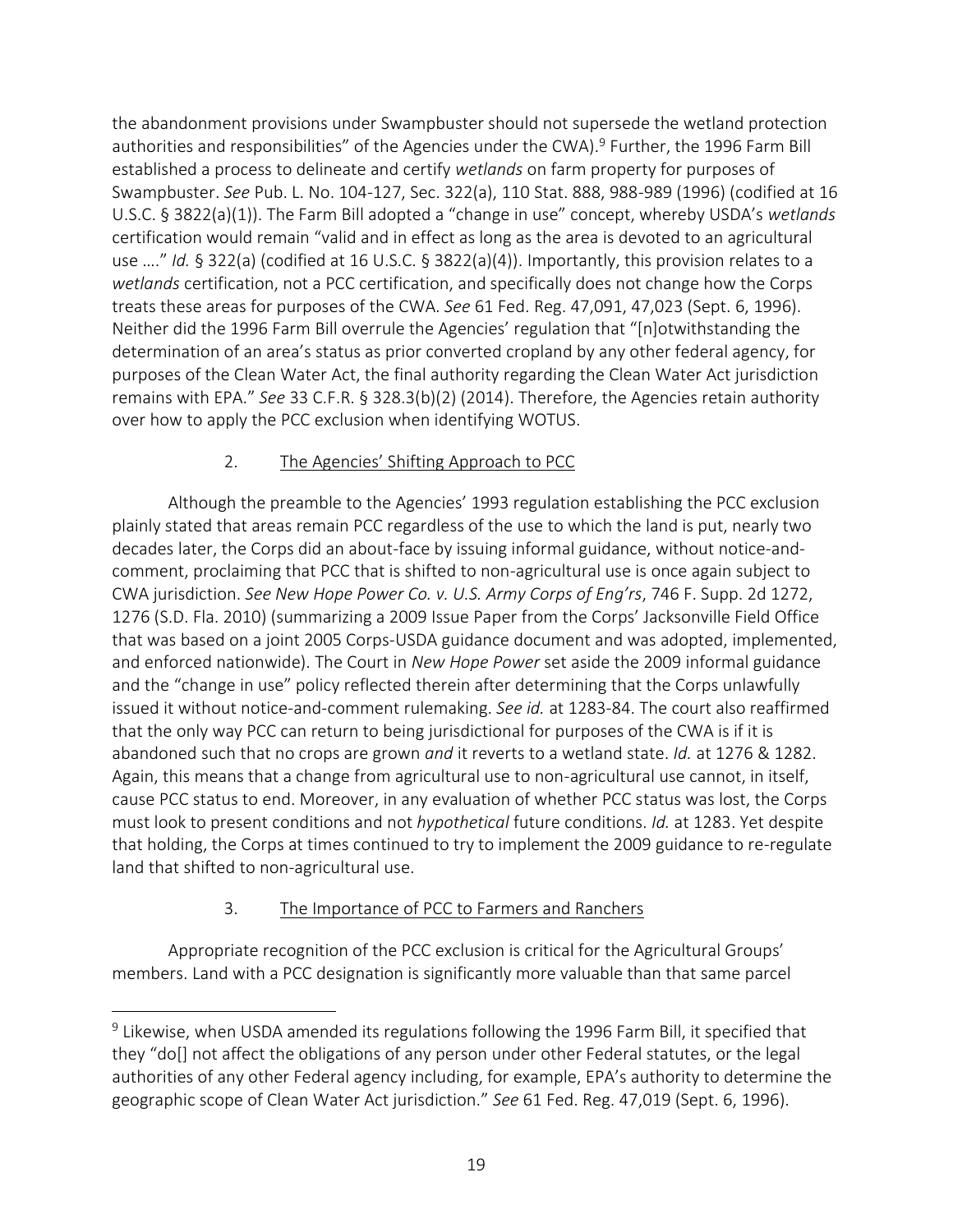would be if subject to CWA jurisdiction due to the presence of a WOTUS on the land. Significantly, this land is often used as collateral for farm loans. Moreover, to farmers and ranchers, the ability to use their property as they so choose has intrinsic value. The knowledge that PCC could be put to non-agricultural uses also has value. USDA's Economic Research Service found that the potential for putting converted wetlands to non-agricultural use had an average opportunity cost of \$2,200 per acre—in 2001. LeRoy Hansen, Agricultural Resources and Environmental Indicators, *Wetlands: Status and Trends* (July 2006),

http://www.ers.usda.gov/publications/arei/eib16/Chapter2/2.3/. Adjusted for inflation, the average opportunity cost would now be over \$3,500 per acre. Multiply that by the 53 million acres of PCC nationwide, and that is over \$150 *billion* in value hanging in the balance if the PCC exclusion is diminished. Simply put, restrictions on the PCC exclusion decrease the value of PCC, threatening the prosperity of farmers and ranchers nationwide.

### 4. The Agencies Should Return to the PCC Approach Adopted in the NWPR.

The Agricultural Groups recommend that the Agencies retain the following clarifications from the NWPR, which will help reduce confusion over how the PCC exclusion is implemented: (i) formal withdrawal of the 2005 Joint Guidance and any other guidance that is inconsistent with the 1993 regulations; (ii) a site can be PCC regardless of whether there is a PCC determination from either USDA or the Corps, as there is no specific requirement for issuance of a formal PCC determination, and USDA does not provide determinations unless a farmer is seeking benefits under the conservation compliance programs; and (iii) PCC designations are retained so long as land has been used for a broad range of agricultural purposes at least once in the preceding five years.

The PCC definition in the NWPR brought an end to uncertainty by expressly rejecting the "change in use" approach and withdrawing the 2005 Memorandum that ultimately led to the *New Hope* decision. *See* 85 Fed. Reg. at 22,321; *see also* NWPR Public Comment Summary Document, Topic 10, at 27. Specifically, the NWPR reaffirms that "[a]n area is no longer considered *prior converted cropland* for purposes of the Clean Water Act when the area is abandoned and has reverted to wetlands[.]" *See* 85 Fed. Reg. at 22,339. This definition was faithful to the original 1993 regulation and the abandonment principle articulated in the preamble to that rule. *See* 58 Fed. Reg. at 45,032 & 45,034. Of utmost importance to farmers and ranchers, the NWPR reinforced how the PCC exclusion is to be applied and put an end to any improper attempts to narrow the PCC exclusion through the "change in use" policy that the *New Hope* court rejected.<sup>10</sup>

The NWPR also provided important guidance on how to assess "abandonment" by providing a non-exhaustive illustration of what constitutes agricultural purposes, *e.g.*, grazing;

 $10$  Following the decision in that case, the Corps asked the Court to limit its remedy to the plaintiffs in that case, but the Court rejected that request and maintained that its injunction applied nationwide. In accordance with that decision, the NWPR appropriately abandoned the "change of use" policy.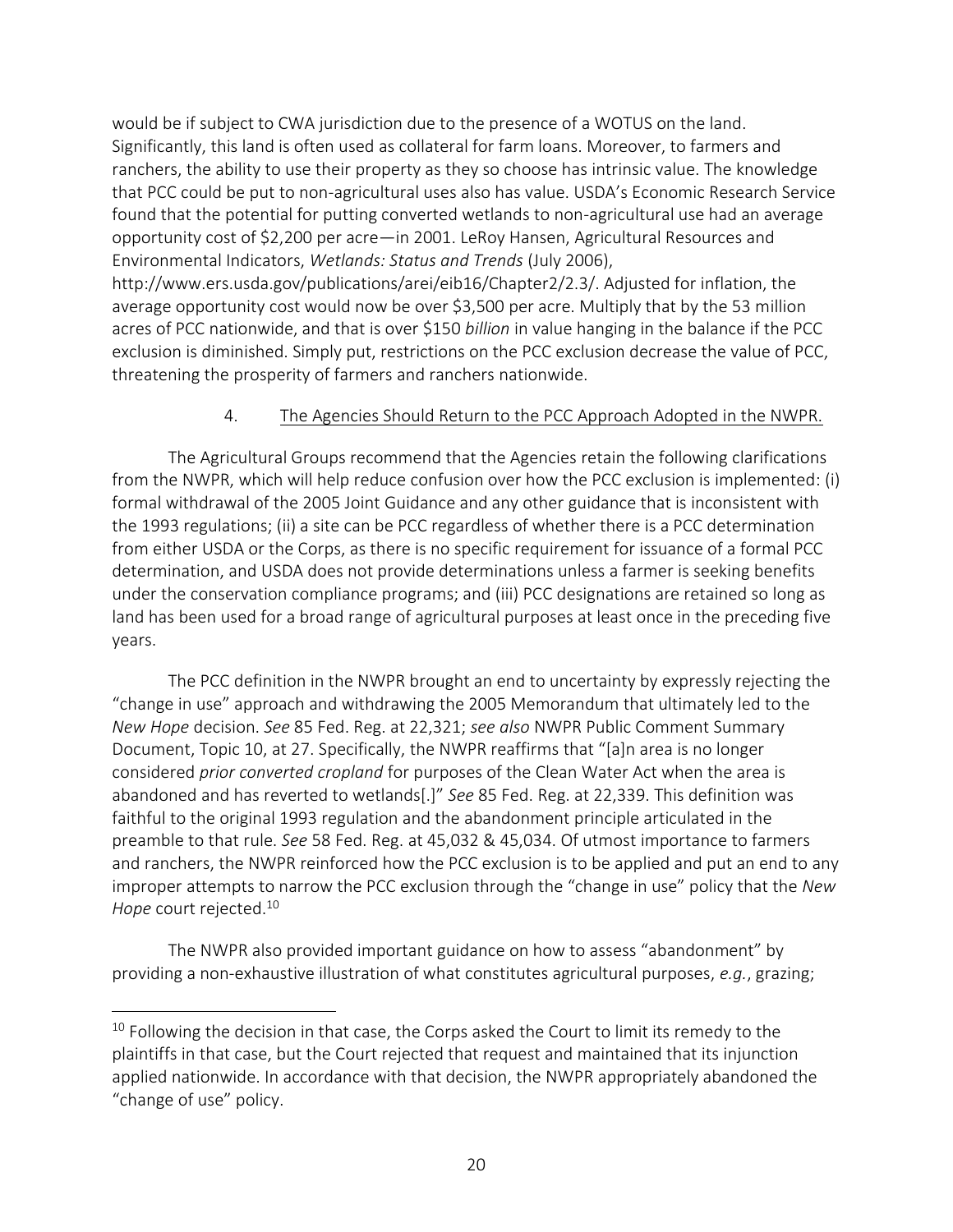haying; idling land for conservation purposes. *See* 85 Fed. Reg. at 22,320-21 & 22,326. These clarifications were appropriate, easy to understand, and implementable, and helped to ensure that farmers can make full use of their lands as appropriate and that lands do not unjustifiably lose their PCC status. Equally important, the clarifications were consistent with the 1993 rule. *See* 58 Fed. Reg. at 45,034 ("[I]n response to the request that a PC cropland not be considered abandoned if the area is used for any agricultural production, regardless of whether the crop is an agricultural commodity, we note that [USDA's] abandonment provisions do recognize that an area may be used for other agricultural activities and not be considered abandoned.").

The NWPR's recognition that abandonment does not automatically equate to recapture was also significant. *Compare* 85 Fed. Reg. at 22,328 (stating that an area is no longer PCC if it is abandoned "*and* has reverted to wetlands, as defined in paragraph (c)(16) of this definition") *with* 58 Fed. Reg. at 45,034 ("[T]oday's rule will provide a mechanism for 'recapturing' into Section 404 jurisdiction those PC croplands *that revert back to wetlands* where the PC cropland has been abandoned."); *see also New Hope*, 746 F. Supp. 2d at 1276 ("The only method provided for prior converted croplands to return to the Corps' jurisdiction under this regulation is for the cropland to be 'abandoned,' where cropland production ceases and the land reverts to a wetland state."). This requirement that abandoned PCC also revert to wetlands makes perfect sense: if the lands in question no longer have wetlands characteristics or perform wetlands functions, it is not appropriate to regulate them as WOTUS.

Finally, the NWPR's preamble provided farmers and ranchers additional clarity and certainty by affirming that various types of documentation―*e.g.*, aerial photographs, topographical maps, cultivation maps, crop expense or receipt records, field- or tract-specific grain elevator records, and other records generated and maintained in the normal course of doing business―can be used to establish "agricultural purposes," as can documentation from USDA or other Federal or State agencies. *See* 85 Fed. Reg. at 22,321.

Even if the Agencies decide not to take up these recommendations to retain key provisions of the NWPR, under no circumstance should the Agencies return to implementing the PCC exclusion in a manner consistent with the USDA's "change in use" principle, which would upend nearly 30 years of largely consistent implementation in accordance with the 1993 Rule. In sum, the PCC exclusion is essential to the functioning of many farms and ranches as evidenced by the sheer number of acres it encompasses; restriction would have serious negative consequences for AFBF's members.

## III. The Agencies' Expanded Assertion of Federal Jurisdiction Threatens to Shrink the Scope of Congress's Exclusions to the Point of Uselessness.

Congress plainly expected that most activities on farmlands and pastures would be covered by state programs aimed at controlling nonpoint source pollution and would not be subject to federal permit requirements. Congress specifically included in the CWA several critical statutory exemptions for agriculture, each of which would be unlawfully undermined by the Proposed Rule: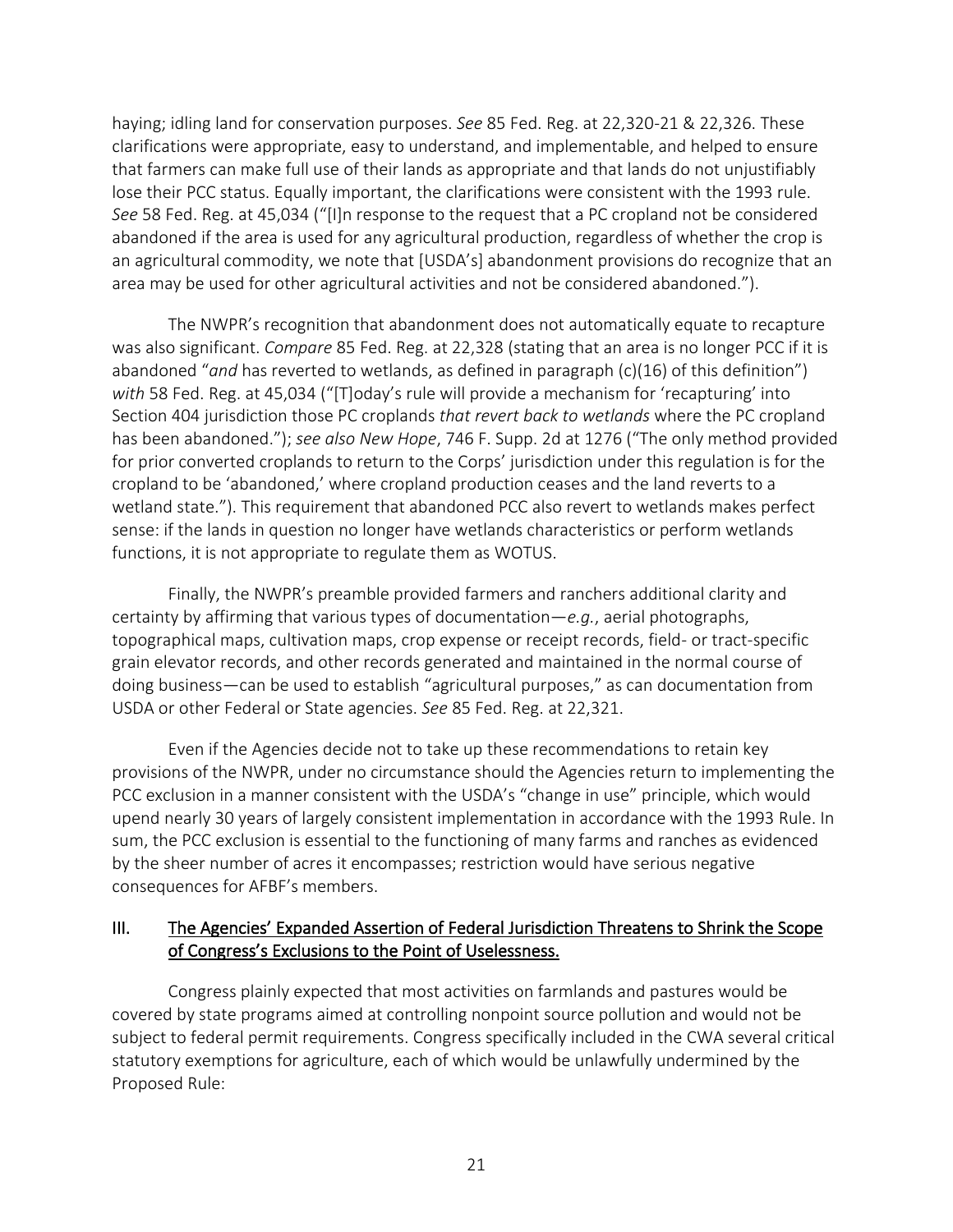- Section 404 exemption for "normal" farming and ranching activities
- Section 404 exemption for construction of farm or stock ponds
- Exclusions of agricultural stormwater discharges and return flows from irrigated agriculture from the definition of "point source" and hence, from Section 402 permitting

When Congress enacted these exemptions, it used language that assumed that farming and ranching activities generally occur on land, not in "waters of the United States." An expansive interpretation of the phrase "waters of the United States"—one that effectively defines land to be water—would nullify Congress' specific choice to avoid federal permitting requirements for fanning and ranching.

As explained in more detail below, the statutory exemptions for agriculture demonstrate a clear and consistent determination by Congress not to impose CWA permit requirements on ordinary farming and ranching activities, which are weather-dependent and time-sensitive activities necessary for the production of our nation's food, fiber and fuel. The Proposed Rule's broad assertion of jurisdiction over ditches, dry ephemeral drainages, and isolated water features on farm fields would render those exemptions virtually meaningless. Although nongovernmental organizations (and even the Agencies from time to time) insist that farmers and ranchers have no reason to complain about an expansive definition of "waters of the United States" because they are protected by these exemptions, those arguments mischaracterize the scope of the exemptions and conveniently ignore both citizen suit and governmental efforts to construe the exemptions as narrowly as possible.

# A. Expansive WOTUS Definitions Undermine the Section 404(f) Exemption for "Normal" Farming and Ranching Activities.

Congress amended the Clean Water Act for the express purpose of exempting "normal" farming, ranching, and forestry activities from the Section 404 "dredge and fill" permit requirements. 33 U.S.C. § 1344(f). This amendment came as a response to the Corps' expansion of the definition of "navigable waters" as including certain wetlands. Under this exemption, "normal farming, silviculture, and ranching activities such as plowing, seeding, cultivating, minor drainage, harvesting for the production of food, fiber, and forest products, or upland soil and water conservation practices" are generally exempt from Section 404 permitting requirements. 33 U.S.C. § 1344(f)(1)(A). In addition, by statute, the exemption is inapplicable to any activity "having as its purpose bringing an area of navigable water into a use to which it was not previously subject, where the reach of navigable waters may be impaired or the reach of such waters be reduced" (*i.e.*, converting wetland to non-wetland so as to make it amendable to a new use). 33 U.S.C. § 1344(f)(2). This limitation is often referred to as the "recapture" provision.

The text of Section 404(f) reflects that Congress understood that some farm ponds and ditches would be constructed in "navigable waters," which is precisely why Congress exempted such construction (as well as maintenance of farm or stock ponds and irrigation or drainage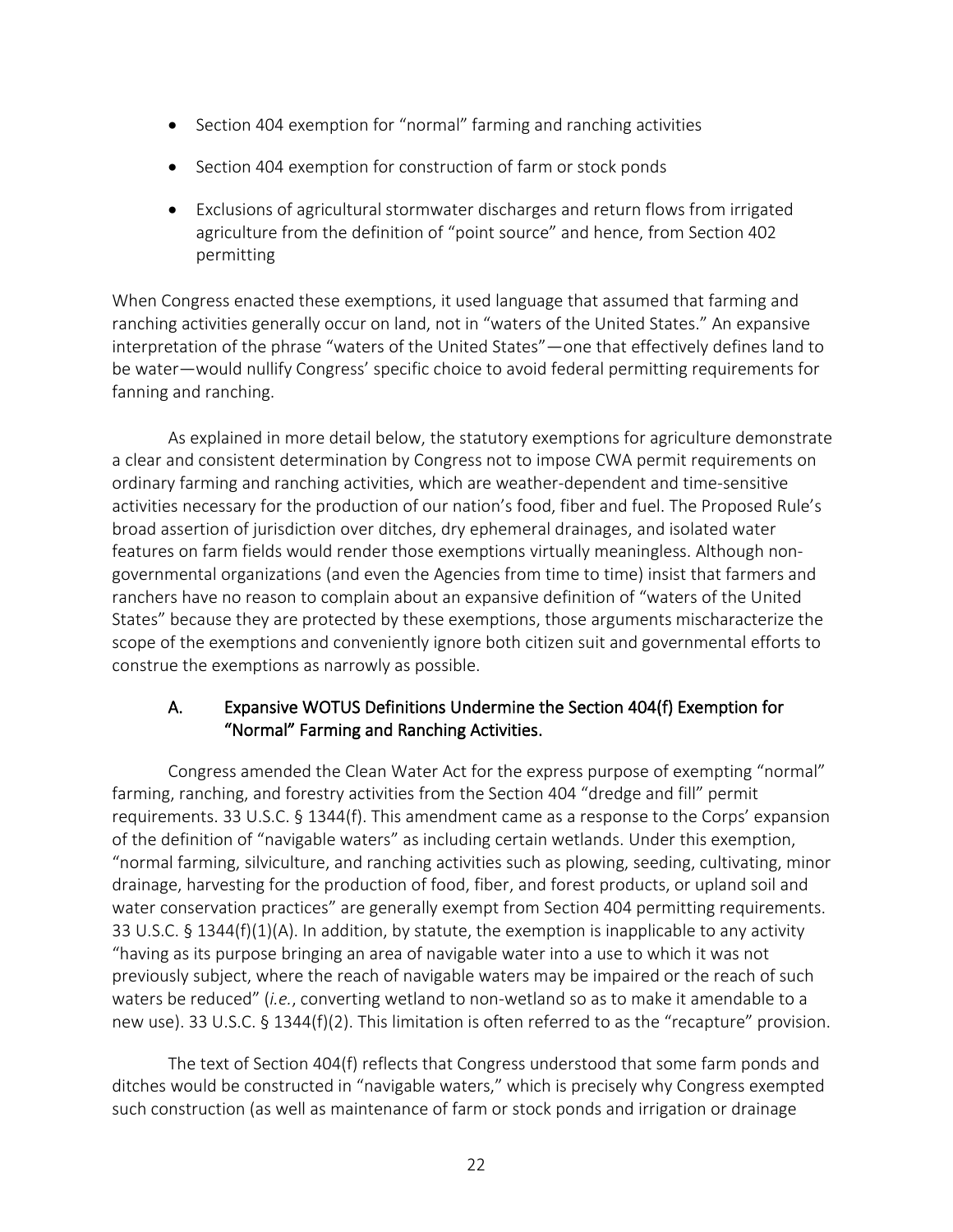ditches) from the Section 404 permitting program. *See* 33 U.S.C. § 1344(f)(1)(C). Although Congress intended to exclude these activities from Section 404 permitting, there is no indication in the statutory text that Congress contemplated that construction of farm ponds and ditches in "waters of the United States" would somehow remove those WOTUS from CWA jurisdiction. But when ditches, canals, farm ponds, and similar features are themselves jurisdictional, it is important to remember that discharges to those features may still be exempt from permit requirements, *e.g.*, under Section 404(f).

Unfortunately, the Agencies have interpreted this statutory exemption very narrowly to apply only where farming has been ongoing at the same location since 1977 (the year that the exemption and its implementing rules were adopted). *See, e.g., United States v. Cumberland Farms of Conn., Inc.,* 647 F. Supp. 1166 (D. Mass. 1986), *aff'd*, 826 F.2d 1151 (1st Cir. 1987).<sup>11</sup> Over the years, whenever the Agencies have sought to expand the definition of "waters of the United States," they have overstated the protection afforded by the normal farming and ranching exemption by refusing to publicly acknowledge their interpretation of an "established" operation.

The Agencies claim that "the scope of 'waters of the United States' does not affect these statutory exemptions." 86 Fed. Reg. at 69,377. Not so. Because the Agencies interpret the "recapture" provision as applying to all navigable waters, any increase in scope of WOTUS increases the scope of the recapture provision, thus limiting the 404(f) exemption.

# B. Expansive WOTUS Definitions Undermine the Section 404(f) Exemption for Construction or Maintenance of Farm Ponds.

Section 404(f) also exempts from its permitting requirement any discharge of dredged or fill material into WOTUS for "construction or maintenance of farm or stock ponds or irrigation ditches." 33 U.S.C.  $\S$  1344(f)(1)(C). This provision exempts from section 404 permit requirements any discharge of dredged or fill material into waters of the U.S. for the purpose of construction or maintenance of farm or stock ponds or irrigation ditches. This exemption, however, like the "normal" farming and ranching exemption, is subject to the "recapture" provision. *Id.* § 1344(f)(2); *see also* 33 C.F.R. § 324.3(c). Thus again, the scope of WOTUS matters. The Corps has interpreted the farm pond exemption narrowly and applied the so-called "recapture" provision broadly. In the experience of many farmers, where wetlands or ephemeral "tributaries" are involved in farm or stock pond construction, the recapture provision essentially swallows the

 $11$  On March 25, 2014, the Agencies issued an immediately effective "interpretive rule" concerning the application of "normal" farming exemptions to 56 listed conservation practices. 79 Fed. Reg. 22,276 (Apr. 21, 2014). The interpretive rule provided no meaningful protection from the harmful implications of the expansion of "navigable waters" and, in fact, further narrowed the already limited "normal" farming exemption. Congress directed the Agencies to withdraw it. 80 Fed. Reg. 6,705 (Feb. 6, 2015). If nothing else, that should caution the Agencies against going too far again.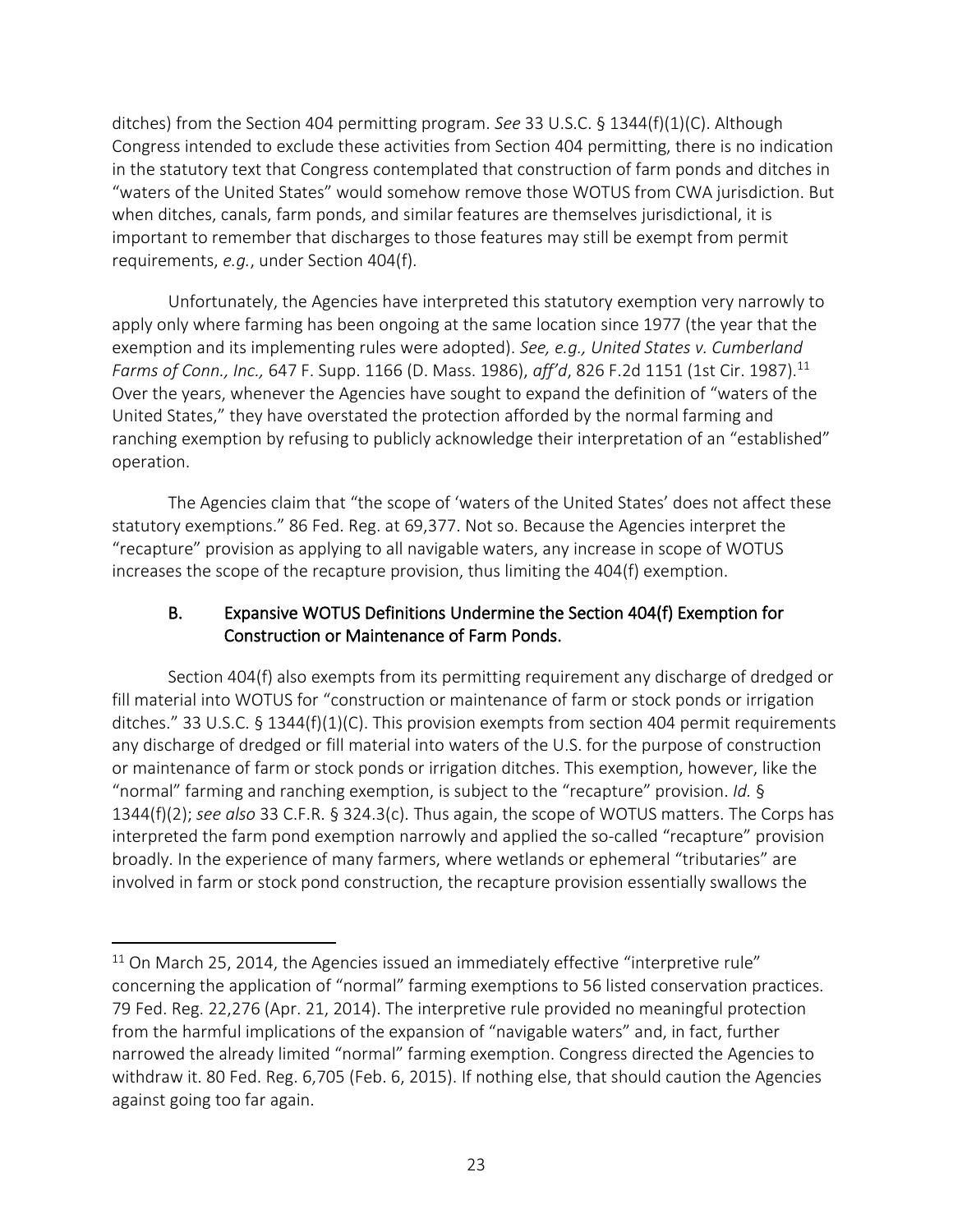exemption. Farmers have been ensnarled in litigation and enforcement due to the creation of ponds by impounding small ephemeral drainages.

By expanding the scope of the Agencies' jurisdiction as described above, the Proposed Rule will further limit farmers' and ranchers' ability to build and maintain farm ponds. This aspect of the rule will affect countless (maybe most) farm and stock ponds (of which there are millions). By expanding jurisdiction to include common ephemeral drainages, isolated wetlands, and isolated "other waters" (even if only on a case-by-case basis), the rule could prohibit the impoundment of these natural drainage or depressional areas—which is often the *only* rational way to construct a farm or stock pond. Farm or stock ponds are typically constructed at natural low spots to capture stormwater that enters the pond through sheet flow and ephemeral drainages. Depending on the topography, pond construction may be infeasible without diking a natural drainage path on a hillside. For that reason, the Proposal's recognition of the exclusion for "artificial lakes or ponds created by excavating and/or diking *dry land* and used exclusively for such purposes as stock watering, irrigation, settling basins, or rice growing," 86 Fed. Reg. at 69,433, is almost meaningless. "Dry land" would exclude anything that qualifies as a wetland or any ephemeral feature where stormwater naturally channels—presumably even nonjurisdictional wetlands or ephemeral features. This leaves little "dry land" available for any rational construction of a farm pond. Farm and stock ponds are not excavated on hill tops and ridges. They are excavated at low spots where water naturally flows and collects. Thus, the proposed expansion of jurisdiction would render the farm pond exclusion meaningless, and the Section 404(f) exclusion for certain farm or stock ponds would provide no relief for most farmers and ranchers.

# C. Expansive WOTUS Definitions Undermine the Statutory Exclusions for Agricultural Stormwater and Return Flows from Irrigated Agriculture.

In addition to the Section 404(f) exemptions, "agricultural stormwater discharges" and "return flows from irrigated agriculture" are excluded from the definition of "point source" and thus, are not subject to NPDES permitting. *See* 33 U.S.C. §§ 1362(14), 1342(*l*)(1). Precipitation runoff and irrigation water from farms and ranches is excluded from NPDES permitting requirements even if the stormwater or irrigation water contains "pollutants" and is channeled through a ditch or other conveyance that might otherwise qualify as a "point source" subject to NPDES permit requirements. The exemption shows Congress's clear intent to exclude farmers and ranchers from CWA liability and permitting for activities on farm and ranch land that may result in "pollutants" being carried by precipitation or irrigation flows into navigable waters.

Because the Proposed Rule's articulation of excluded ditches is so narrow, however, it would severely undermine this exemption by potentially treating as WOTUS the very ditches and drains that carry stormwater and irrigation water from farms. Similarly, the Proposed Rule is likely to lead to more assertions of jurisdiction over ephemeral features and isolated ponds due to the Agencies' broad interpretations of both the relatively permanent and significant nexus standards, combined with their view that the science essentially shows that all ephemeral tributaries and broad variety of other water features exert a strong influence on downstream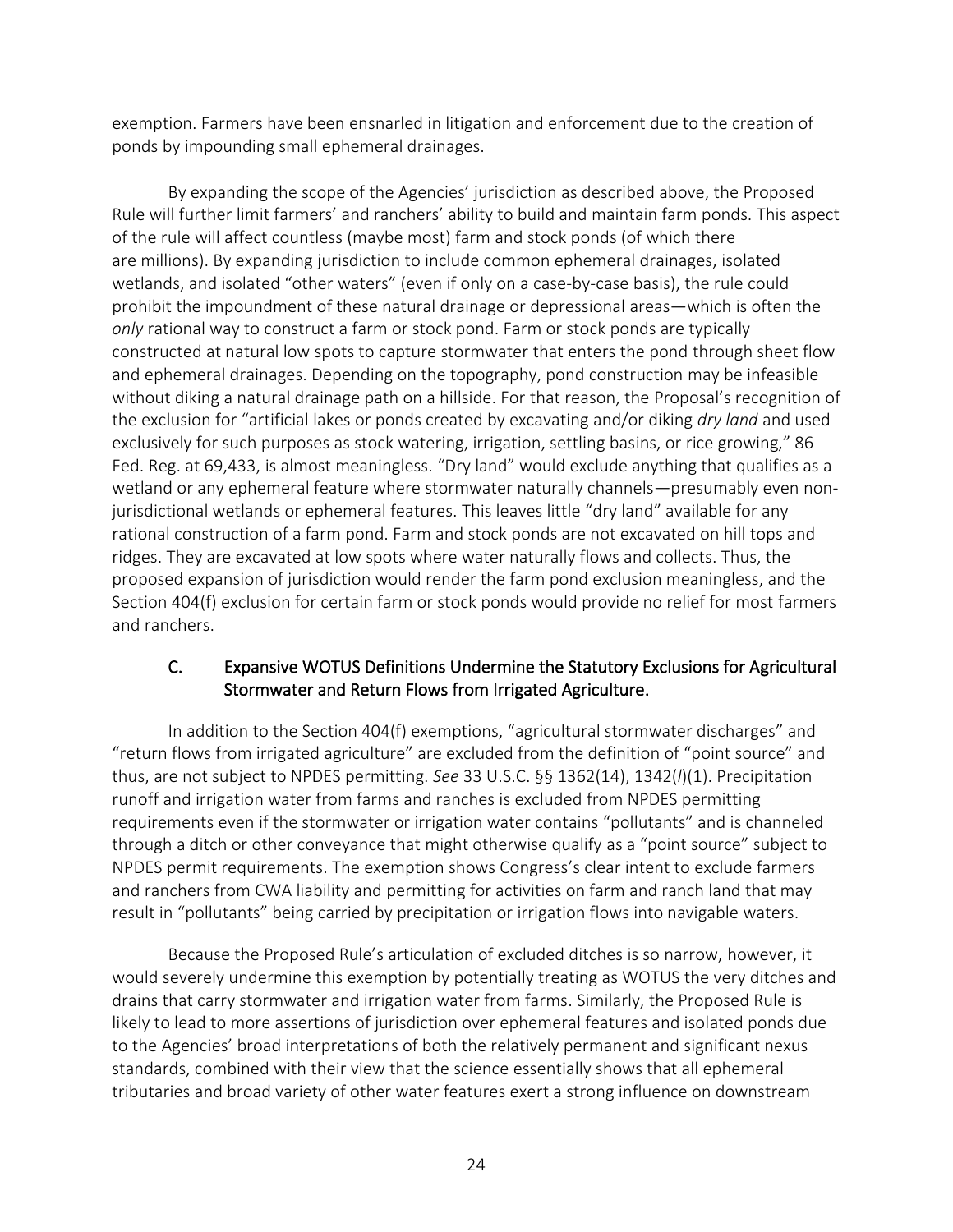navigable waters. This expansion is problematic because the statutory exclusions arguably would not cover the direct addition of pollutants into such ditches and drains, such as materials that fall into or are sprayed into those features on dry weather days.

Because ditches and ephemeral drainages are ubiquitous on farm and ranch lands running alongside and even within farm fields and pastures—the Proposed Rule will make it impossible for many farmers to apply fertilizer or crop protection products to those fields without triggering potential CWA liability and permit requirements.<sup>12</sup> A CWA pollutant discharge to navigable waters arguably will be deemed to occur each time even a *molecule* of fertilizer or pesticide falls into a jurisdictional ditch, ephemeral drainage or low spot—even if the feature is dry at the time of the purported "discharge." Courts (and EPA) have long held that there is no *de minimis* defense to CWA discharge liability. Thus, farmers will have no choice but to "farm around" these features—allowing wide buffers to avoid activities that might result in a discharge—or else obtain an NPDES permit for farming. Such requirements are contrary to congressional intent and would present substantial additional hurdles for farmers who wish to conduct practices essential to growing and protecting their crops.

## IV. Beyond Vagueness, the Proposal Raises Other Constitutional and Statutory Concerns.

## A. The Proposed Rule Exceeds the Scope of the Federal Government's Authority Under the Commerce Clause.

Congress has not clearly delegated to the Agencies the authority to exert regulatory jurisdiction over every wet spot in the United States. *See Touby v. United States*, 500 U.S. 160, 165 (1991); *Mistretta v. United States*, 488 U.S. 361, 372 (1989); *Atl. City Elec. Co.* v. *FERC*, 295 F.3d 1, 9 (D.C. Cir. 2002) ("Were courts to *presume* a delegation of power absent an express *withholding* of such power, agencies would enjoy virtually limitless hegemony."). While the Commerce Clause authorizes Congress to regulate interstate and foreign commerce, that has historically been employed to protect the country's waterways with navigability as the touchstone for the exercise of federal regulatory power. *See* Rivers and Harbors Act of 1899, § 13, 33 U.S.C. § 407 (prohibiting the unpermitted discharge of "refuse matter" "into any navigable water of the United States" or any tributary thereof). The CWA cannot be read to expand the scope of Congress's constitutional limitations. While the Supreme Court has interpreted the CWA to extend federal regulatory authority to more than just those waters that are navigable in the traditional sense, *Rapanos v. United States*, 547 U.S. 715, 767 (2006) (Kennedy, J., concurring in the judgment), it has also said the Agencies may not read "navigable" out of the statute.

 $12$  Our concerns regarding these exclusions are heightened by the fact that farm ditches and conveyances are popular targets for citizen suits filed by non-governmental organizations seeking to narrow both exclusions. *E.g.*, *Board of Water Works Trustees of the City of Des Moines v. Sac County Board of Supervisors*, No. 15-cv-4020, 2017 WL 1042072 (N.D. Iowa Mar. 17, 2017) (agricultural stormwater exclusion); *Pacific Coast Fed'n of Fishermen's Ass'ns v. Glaser*, No. CIV S-11-2980-KJM-CKD, 2013 WL 5230266, (E.D. Cal. Aug. 31, 2012) (return flows from irrigated agriculture).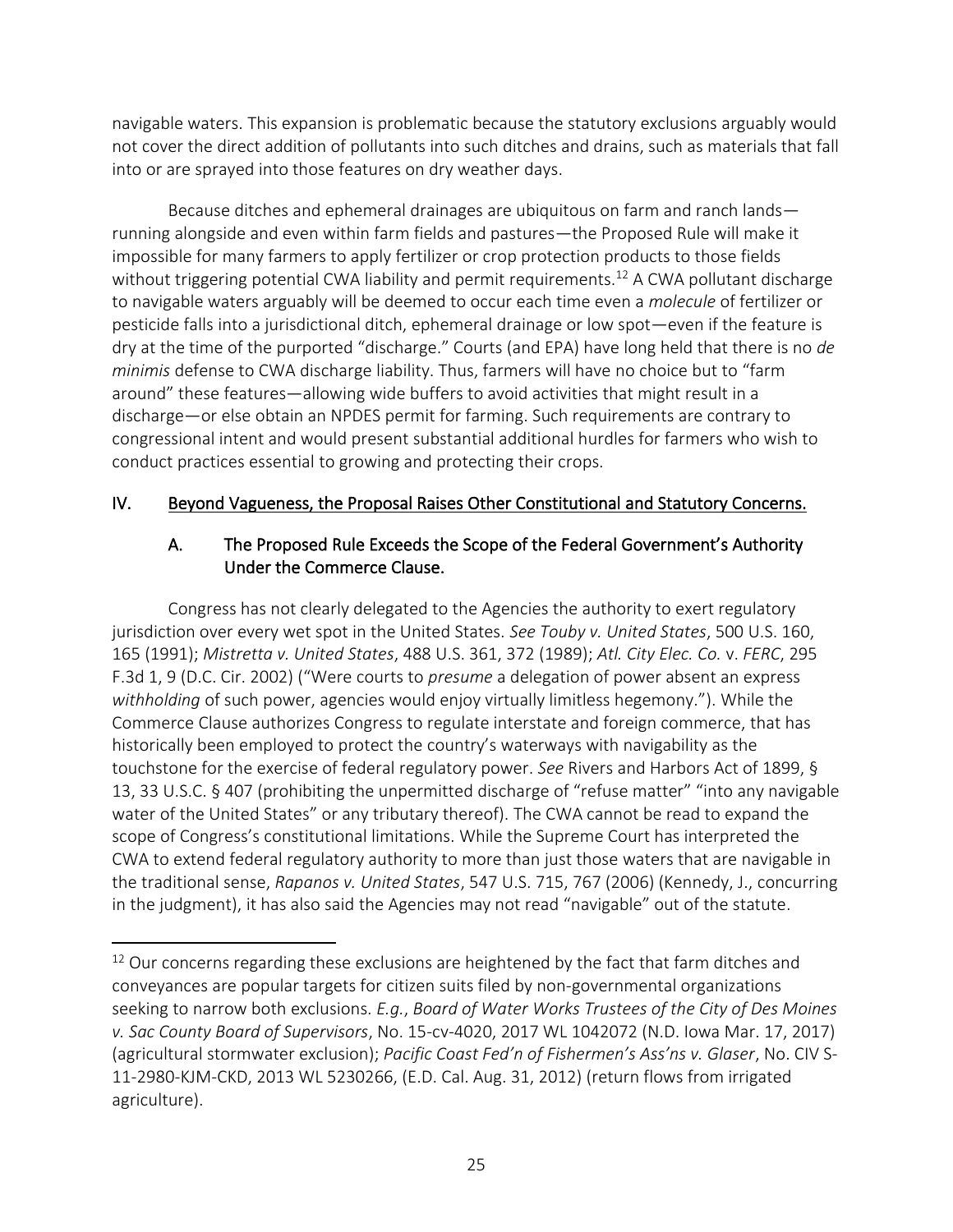*SWANCC*, 531 U.S. at 159 (citing *United States v. Appalachian Elec. Power Co.*, 311 U.S. 377407- 408 (1940)).

The Supreme Court has had to step in several times and remind the Agencies of their constitutional limits. For example, the Court characterized the Corps' assertion of jurisdiction over sand and gravel pits based on their use by migratory birds as "a far cry, indeed, from the 'navigable waters' and 'waters of the United States' to which the statute by its terms extends." *SWANCC*, 531 U.S. at 174. The Court further emphasized that Congress only intended to exercise its traditional "commerce power over navigation" in enacting the CWA and not to extend federal regulatory authority to the maximum extent allowable under the Commerce Clause. *See id.* at 168 n.13. Likewise, in *Rapanos*, the Court found that the Agencies' assertion of jurisdiction under an "any connection" theory over wetlands that were *not* adjacent to traditional navigable waters "stretch[ed] the outer limits of Congress's commerce power." 547 U.S. at 738 (plurality). But instead of reading *Rapanos* as the Court intended, *i.e.*, as directing the Agencies to show *restraint* in exerting jurisdiction, they have taken it as an invitation to see just how far they can "stretch" their jurisdictional bounds before once again being restrained by the Court.

The Proposed Rule extends the scope of federal regulatory authority far beyond the commerce power over navigation that Congress had in mind. The Agencies claim authority to regulate countless non-navigable waters on the landscape, from ephemeral drainages to isolated wetlands to prairie potholes, which are far removed from navigable waters. And based on our review of the Technical Support Document, one would be hard pressed to identify any water feature that *lacks* a strong enough physical, chemical, *or* biological connection to some downstream navigable water within the context of a regulator's evaluation of the cumulative effect of a bunch of water features within a large "region." Because the Proposed Rule allows for the assertion of jurisdiction under what amounts to an "any ecological interconnection" or "migratory pollutant" theory, the Agencies have again read the term "navigable" out of the statute and exceeded their authority under the Commerce Clause.

# B. The Proposed Rule Raises All of the Significant Federalism Concerns that Underpinned the Supreme Court's Rejection of Broad Federal Regulatory Authority in *SWANCC*.

The Agencies continue to give States short shrift in the Proposal, leaving to the States only very few water features the Agencies do not deem fit to regulate themselves. But the Agencies do so at their peril, for it simply is not the case that Congress intended to diminish States' role in water quality protection so completely. Rather, in the CWA Congress sought to preserve and protect States' primary responsibilities and rights to *plan the development and use of land and water resources*, which the Supreme Court has recognized.

The Agencies prefer to interpret only Section 101(a) as effectively dictating the scope of their authority, but they cannot ignore 101(b), and in fact must read the two provisions together. *See United States v. Mills*, 850 F.3d 693, 698 (4th Cir. 2017) ("adjacent statutory subsections that refer to the same subject should be read harmoniously"). In Section 101(a), Congress expressed the CWA's "objective" as "to restore and maintain the chemical, physical and biological integrity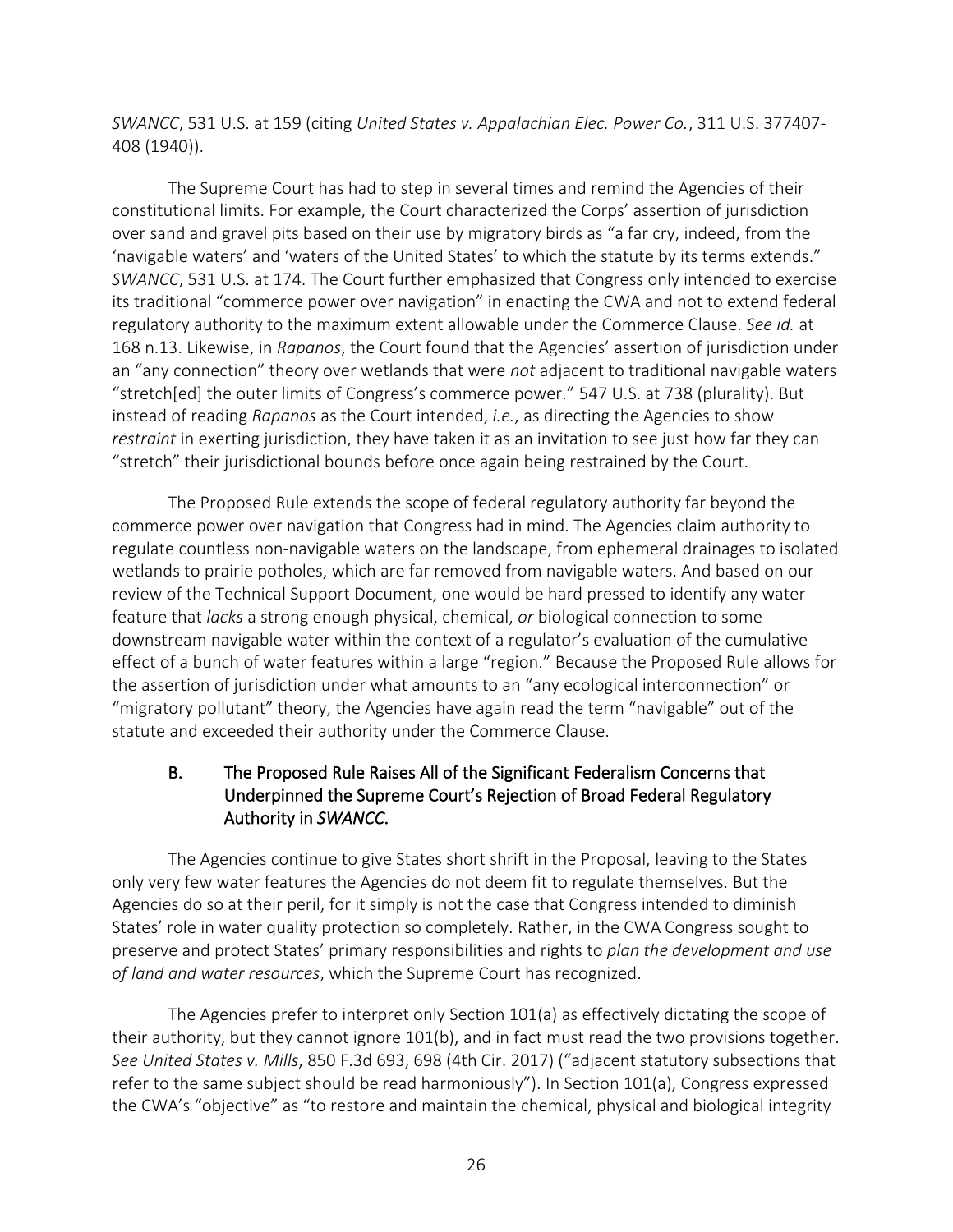of the Nation's waters," and enumerated seven national goals or policies to achieve that objective. 33 U.S.C. § 1251(a). Congress did not specify how to realize those goals or policies in that provision. But Congress did articulate in the very next section its policy "to recognize, preserve, and protect the primary responsibilities and rights of States to prevent, reduce, and eliminate pollution, to plan the development and use (including restoration, preservation, and enhancement) of land and water resources, and to consult with the Administrator [of EPA] in the exercise of his authority under this chapter." *Id*. § 1251(b).

Read together, Section 101(b)'s policy of preserving and protecting states' rights and responsibilities must inform Section 101(a)'s objective of maintaining the integrity of waters. This conclusion is evident when examining the distinction between an "objective" and a "policy." An "objective" is a "goal," something to be aspired to. *See* 84 Fed. Reg. at 56,634/1 & n.20; 85 Fed. Reg. at 22,269. A *policy*, by contrast, is a means to achieve the goal; a "'plan or course of action'." 84 Fed. Reg. at 56,634/1 (quoting *Webster's II, New Riverside Dictionary*); 85 Fed. Reg. at 22,252 (explaining that Congress also established several key policies that direct the work of the agencies to effectuate th[e] goals"). Courts presume that Congress chooses language purposefully. *See Hamdan v. Rumsfeld*, 548 U.S. 557, 578 (2006). Here, particularly given that Congress chose to set forth an "objective" and a "policy" in sequential subsections, this distinction must be given effect. But the Agencies give short shrift to the role of Congress's policy in Section 101(b) in achieving the objectives set forth in Section 101(a).

Instead, the Agencies read Section 101(b) as doing little more than designating States as mere enforcers of federal policy. *See, e.g.*, 86 Fed. Reg. at 69,400-01. The language the Agencies use is slightly less harsh—reading Section 101(b) "as a recognition of states' authority to '*prevent, reduce, and eliminate* pollution' and provide support for the Administrator's exercise of his authority to advance the objective of the Act." *Id.* at 69,400. The Agencies claim to have "considered" the provision in Section 101(b) that commands respect for States' rights "to plan the development and use (including restoration, preservation, and enhancement) of land and water resources." *Id.* at 69,401. But the upshot of this "consideration" is to discard its significance altogether, as though it has no bearing on the permissible level of federal encroachment on traditional state powers. That is baseless.

The Agencies claim that their interpretation of Section 101(b) is consistent with Supreme Court precedent. 86 Fed. Reg. at 69,401. In making this assertion, the Agencies all but ignore that *SWANCC* clearly recognized the constitutional concerns implicated "where the administrative interpretation alters the federal-state framework by permitting federal encroachment upon a traditional state power" *and emphasized the language in 101(b) that the Agencies downplay*. *SWANCC*, 531 U.S. at 173-74. The regulation of land and water use within a State's borders is just such a "quintessential" State and local function. *Rapanos*, 547 U.S. at 738. The CWA contains no clear statement that Congress intended to alter that scheme. Rather, the CWA preserves a significant and primary role for the States in not just implementing the Act's various regulatory and non-regulatory programs, but also in planning the use and development of land and water resources.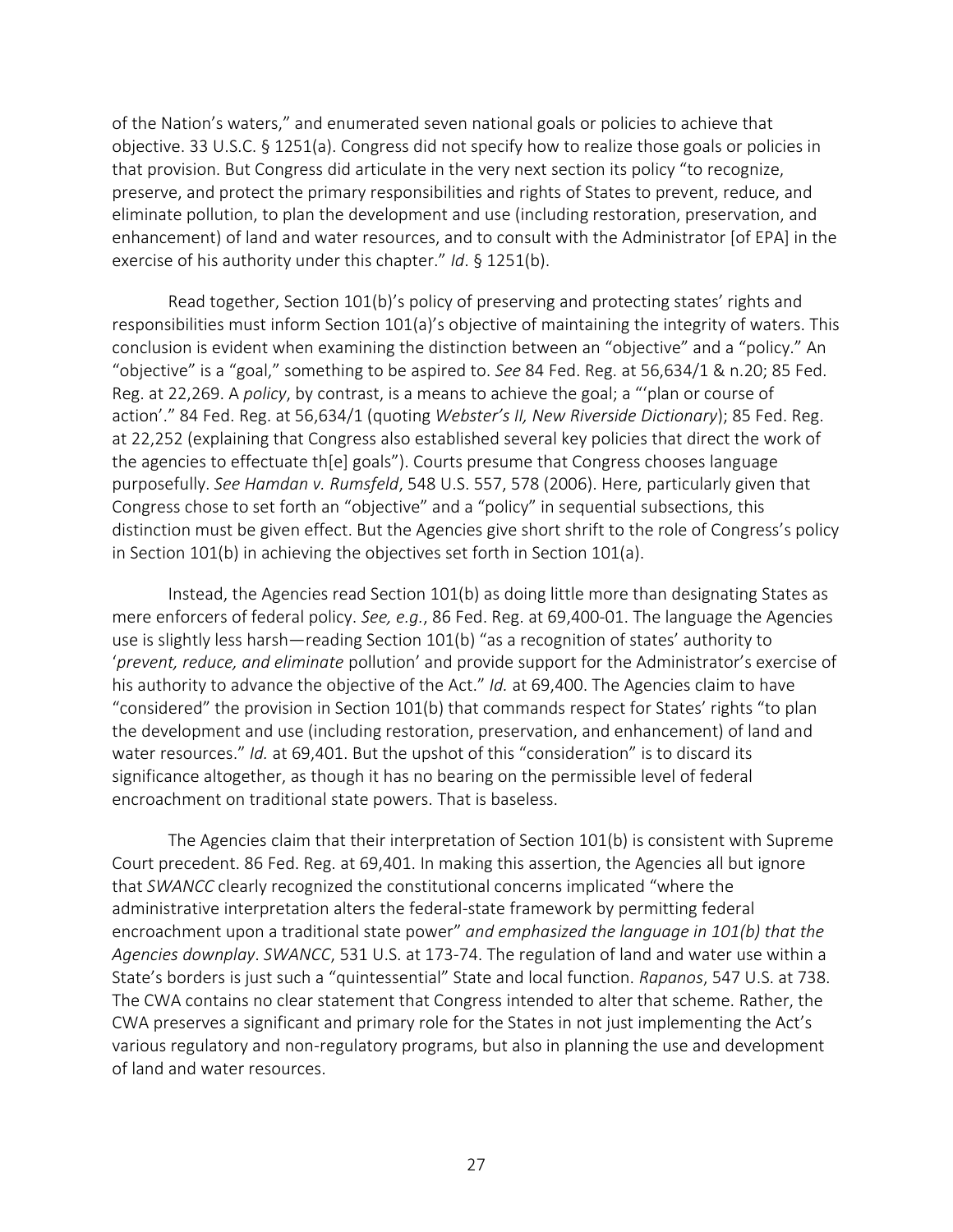## C. The Agencies Have Failed to Provide a Meaningful Opportunity for Notice & Comment

The Agencies' meager 60-day public comment period for this proposal does not provide an appropriate opportunity for interested stakeholders to review all of the supporting documents in the docket―not all of which were even available when the comment period was opened―and comment on the proposed rule. Moreover, the Agencies' "regional roundtables" are focusing not on this Proposal, but rather on identifying regional similarities and differences that should be considered as part of a *separate* rulemaking. Even the Obama Administration provided more time—207 days, in all—to comment on the proposal.

Perhaps the Agencies did not believe that a lengthy comment period would be necessary, since they describe the Proposed Rule as a mere codification of prior practice. *E.g.*, 86 Fed. Reg. at 69,406. That description provides little comfort about this proposal, given the Agencies' past exceedances of their authority under the Constitution and the Act. Moreover, that description is inaccurate. The Proposed Rule is not as limited in scope as the Agencies suggest; to the contrary, the preamble details how the Agencies intend to expand how they are currently implementing the relatively permanent and significant nexus standards by, among other things, appealing to purported deference to the Agencies' evolving ecological judgment. In essence, the Agencies are attempting to convert a test that Justice Kennedy intended to be a check on "unreasonable applications of the statute," *Rapanos*, 547 U.S. at 782 (Kennedy, J., concurring) into a justification for reaching as far as, or arguably further than, the Agencies did under the Migratory Bird Rule or the "any hydrological connection" theories. The Agencies cannot pretend that the Proposed Rule—which required dozens of pages of the Federal Register and even more in supporting documents—requires so little time to review and comment on.

Given the importance of this issue and the inadequately short comment period, the Agencies should respect the calls for more time.

# V. The Agencies Do Not Need to Define Water Features as "Waters of the United States" to Ensure Their Protection.

The Proposed Rule, as well as the Agencies' rationale for revising the NWPR (dating back to June 2021), reflect the Agencies' apparent view that the protection of water resources depends on defining "waters of the United States" as broadly as possible. But the exercise of federal regulatory authority under the CWA—which is limited to "navigable waters"—is only one aspect of the CWA's comprehensive framework for the protection of *all* of the Nation's waters. That framework includes both regulatory and non-regulatory programs and envisions action at all levels of government. Many CWA programs, for instance, involve the provision of federal grants and technical assistance to states to ensure protection of *any* waters, not just the "waters of the United States." *See, e.g.*, 33 U.S.C. §§ 1255, 1314.

In announcing their intent to reconsider and revise the NWPR in June 2021, the Agencies painted a frightening picture in their press statements and litigation filings. They pointed to an EPA declaration that described how "a broad array of stakeholders—including states, Tribes,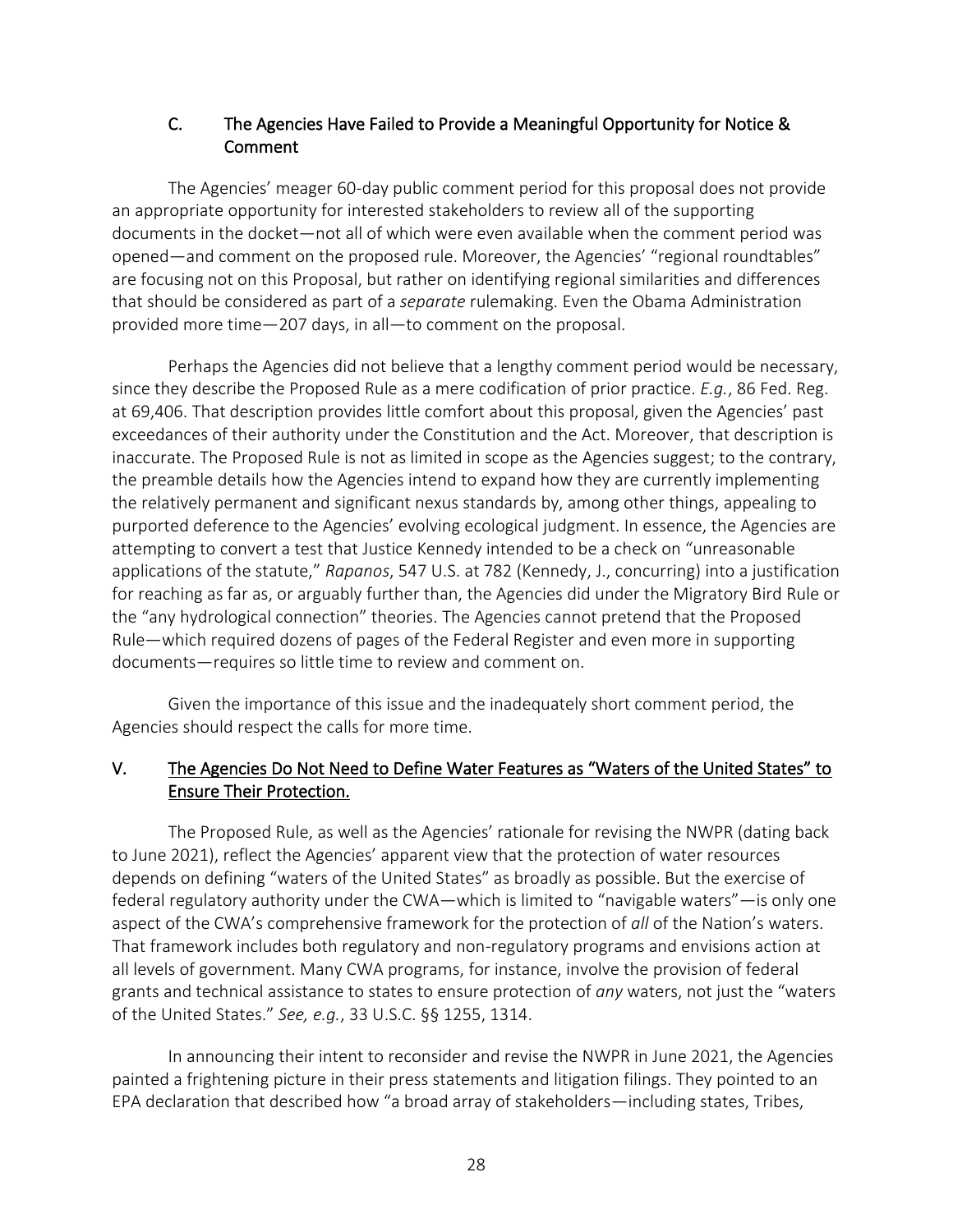local governments, scientists, and non-governmental organizations—*are seeing destructive impacts to critical water bodies* under the 2020 rule." "EPA, Army Announce Intent to Revise Definition of WOTUS" (June 9, 2021) (emphasis added).<sup>13</sup> The Agencies further told the public they "have determined that the rule is significantly reducing clean water protections" and "is leading to significant environmental degradation." *Id.*

The Agencies' concerns about water quality degradation under the NWPR were overblown. For example, as the Arizona Department of Environmental Quality (ADEQ) explained, "the only evidence provided [by the Agencies] was the number of waters that were no longer regulated." *See* Ex. 3 (Letter from Director Misael Cabrera, AZ Dep't of Envtl. Qual., to Administrator Michael Regan, U.S. EPA, Re: State of Arizona Input on Proposed Revision to the Definition of "Waters of the United States," Doc. No. EPA-HQ-OW-2021-0328-2503, at 1 (Oct. 1, 2021). But "[e]quating lack of regulation to environmental degradation is not completely accurate." *Id.* ADEQ further highlighted that, after the NWPR's promulgation, it developed its own surface water protection program to ensure the protection of important waters no longer considered WOTUS. *See id.* at 1-2. ADEQ estimates that it spent more than \$2 million in the year following the NWPR's promulgation to implement the rule, including sampling and pollutant monitoring, pollution impact reduction, and permitting/compliance. *Id.* at 2. The whiplashinducing reversal by the Agencies results in significant uncertainty for state and local regulatory entities such as ADEQ—not to mention a waste of scarce resources.

Another illustration of how the Agencies' claims of environmental degradation resulting from the NWPR were speculative and misleading involves the construction of a farm pond in Illinois. The supporting documentation that accompanied the Agencies' June 2021 announcement contains a spreadsheet of 333 "Actions Associated with an Approved Jurisdictional Determination in ORM2 (June 22, 2020-April 15, 2021) with the No Permit Required Closure Method of 'Activity occurs in waters that are NO longer WOTUS under the NWPR." *See* Attachment A to Memorandum for the Record, "Review of U.S. Army Corps of Engineers ORM2 Permit and Jurisdictional Determination Data to Assess Effects of the Navigable Waters Protection Rule" (June 8, 2021).<sup>14</sup> Among the actions listed in that spreadsheet is the construction of a farm pond at Kelsey Farms in Putnam County, Illinois. *See id.* at 18. The Agencies' reliance on this pond as part of their justification to avoid significant environmental degradation by revising the NWPR is mystifying for several reasons:

• The Agencies do not explain why they believe construction of this pond would have required a permit before the NWPR, but no longer did under the NWPR. The current owner of the land did not obtain a jurisdictional determination (JD) under a pre=NWPR definition of "waters of the United States," and he is not aware of any prior JD associated with his land.

<sup>13</sup> *See* [https://www.epa.gov/newsreleases/epa-army-announce-intent-revise-definition-wotus.](https://www.epa.gov/newsreleases/epa-army-announce-intent-revise-definition-wotus)

<sup>14</sup> *Available at* [https://www.epa.gov/sites/default/files/2021-](https://www.epa.gov/sites/default/files/2021-06/documents/combined_4_thru_12_508.pdf) [06/documents/combined\\_4\\_thru\\_12\\_508.pdf.](https://www.epa.gov/sites/default/files/2021-06/documents/combined_4_thru_12_508.pdf)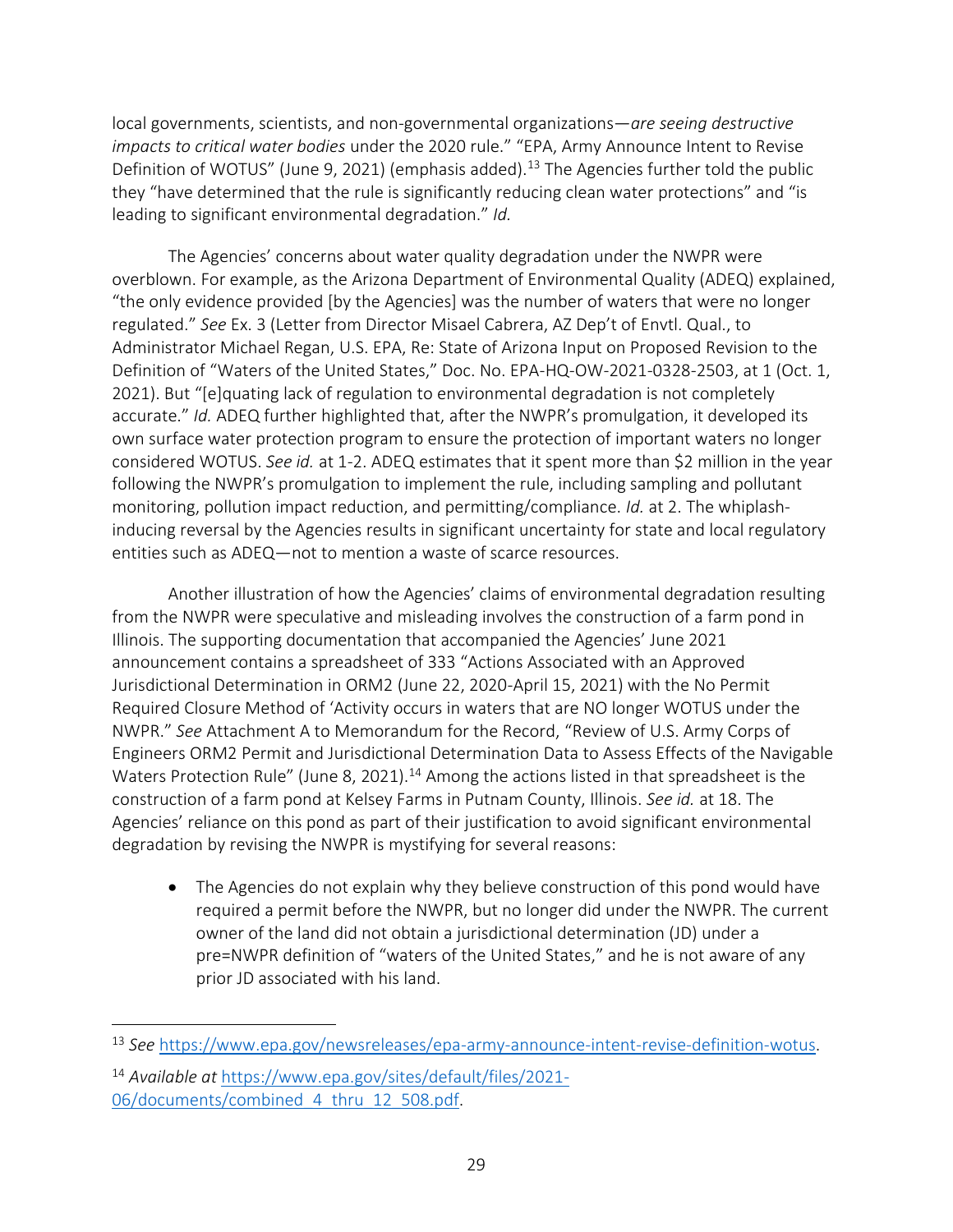- The farmer coordinated with USDA and Corps staff over an extended period of time and eventually rescoped his proposed project to avoid impeding water resources. This was no easy task. The farmer was not able to being construction of the pond until a full three years after purchasing the property. Ultimately, he spent \$55,000 to construct the pond, including considerable sums on pine trees, grassweed, and fish to stock the pond. The end result is a highly engineered pond that is attractive to wildlife and waterfowl. *See* Ex. 4 (constructed pond photos).
- This farmer's story is not one of seizing the opportunity to significantly degrade or harm the environment under a narrower definition of "waters of the United States."<sup>15</sup> It is one of a private landowner and farmer who sought to: realize the full use and enjoyment of his property; carefully plan and execute the project, and communicate with regulators throughout the planning process to ensure full compliance.

In short, it is wrong to assume that a narrower definition of "waters of the United States" necessarily will lead to environmental degradation, much less significant degradation.

## VI. Conclusion

For all the above reasons and those set forth in WAC's comments, AFBF and the undersigned organizations recommend that the Agencies withdraw the Proposed Rule. Retaining the NWPR is a far preferable alternative, given the certainty and predictability it provided. Even were the Agencies to seek to amend it, the NWPR is a more appropriate foundation for a durable and defensible rule than a return to the flawed pre-2015 framework. Regardless of the course the Agencies choose, they must include all stakeholders in a more robust and meaningful dialogue to arrive at a rule that respects congressional intent and the limits the Supreme Court has recognized. We thank the Agencies for the opportunity to provide these comments.

### Sincerely,

American Farm Bureau Federation Agricultural Retailers Association Minnesota Agricultural Water Resources Council National Council of Farmer Cooperatives The Fertilizer Institute National Corn Growers Association National Pork Producers Council Illinois Corn Growers Association Illinois Farm Bureau

 $15$  Notably, several environmentally beneficial conservation projects appear on the Agencies' list of actions affecting waters that were purportedly no longer WOTUS under the NWPR, such as the construction of grassed waterways according to NRCS standards. *See id.*